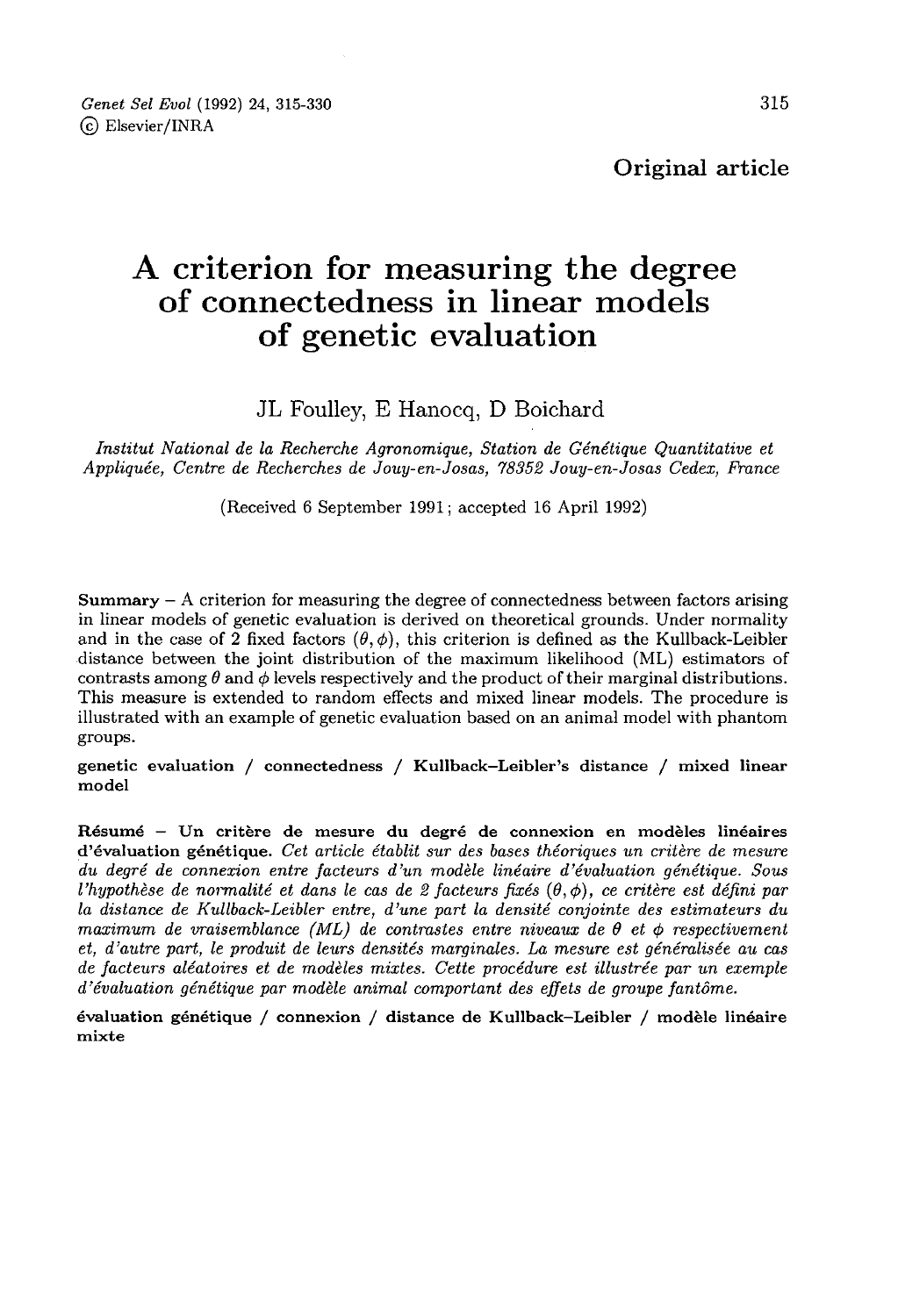## INTRODUCTION

The development of artificial insemination in livestock and the potential for using sophisticated statistical BLUP methodology (Henderson, 1984, 1988) gave new impetus for across-herd or station genetic evaluation and selection procedures, eg reference sire systems in beef cattle (Foulley et al, 1983; Baker and Parratt, 1988) or sheep (Miraei Ashtiani and James, 1990) and animal model evaluation procedures in swine (Bichard, 1987; Kennedy, 1987; Webb, 1987).

In this context, concern about genetic ties among herds or stations is becoming increasingly important although, from a theoretical point of view, complete disconnectedness among random effects can never occur, as explained in detail by Foulley et al (1990).

Petersen (1978) introduced a test for connectedness among sires based on the property of the "sire  $\times$  sire" information matrix after absorption of herd-year-season equations. Fernando et al (1983) proposed an algorithm to search for connected groups in a herd-year-season by sire layout which was based on the physical approach of connection developed by Weeks and Williams (19G4). This view was also taken up by Tosh and Wilton (1990) to define an index of degree of connectedness for a factor in an N-way cross classification.

Foulley et al (1984, 1990) reviewed the definition and problems relevant to this concept. They offered a method for determining the level of connectedness among 2 levels of a factor by relating the sampling variance of the corresponding contrast under the full model to its value under a model reduced by the factors responsible for unbalancedness.

The purpose of this paper is 2-fold: i) to extend this procedure defined for a specific contrast to a global measure of connectedness among levels of a factor; ii) to set up a theoretical framework to justify such a measure on mathematically rigorous grounds.

## METHODOLOGY

Our starting point is the following basic property: if observations in each level of some factor (ie  $\theta$ ) are equally distributed across levels of another factor (ie  $\phi$ ), Our starting point is the following basic property: if observations in each level of some factor (*ie*  $\theta$ ) are equally distributed across levels of another factor (*ie*  $\phi$ ), BLUE estimators of the contrasts  $\theta_i - \theta_{i'},$ fixed linear model with independent and homoscedastic errors.

This property is lost under an unbalanced distribution up to an ultimate stage consisting of what is called disconnectedness or confounding between the 2 factors. This suggests the idea of measuring the degree of connectedness by some distance between the current status of the layout and the first "orthonormal" one following the terminology of Calinski (1977) and Gupta (1987). The Kullback-Let us a model with independent and homoscedastic errors.<br>
This property is lost under an unbalanced distribution up to an ultimate<br>
stage consisting of what is called disconnectedness or confounding between the<br>
2 factor  $p_1(x), p_2(x)$  turns out to be a natural candidate for measuring such a distance (Kullback, 1968, 1983). Leibler distance  $I_{12}(x) = \int p_1(x) \ln [p_1(x)/p_2(x)] dx$  between 2 probability density  $p_1(x), p_2(x)$  turns out to be a natural candidate for measuring such a distant (Kullback, 1968, 1983).<br>
The model assumed is a linear model wit

The model assumed is a linear model with additive fixed effects and NIID (normally, identically and independently distributed) residuals  $e \sim N(0, \sigma^2 I_N)$ 

$$
\mathbf{y} = \mathbf{X}_{\theta} \boldsymbol{\theta} + \mathbf{X}_{\phi} \boldsymbol{\phi} + \mathbf{X}_{\lambda} \boldsymbol{\lambda} + \mathbf{e}
$$
 [1]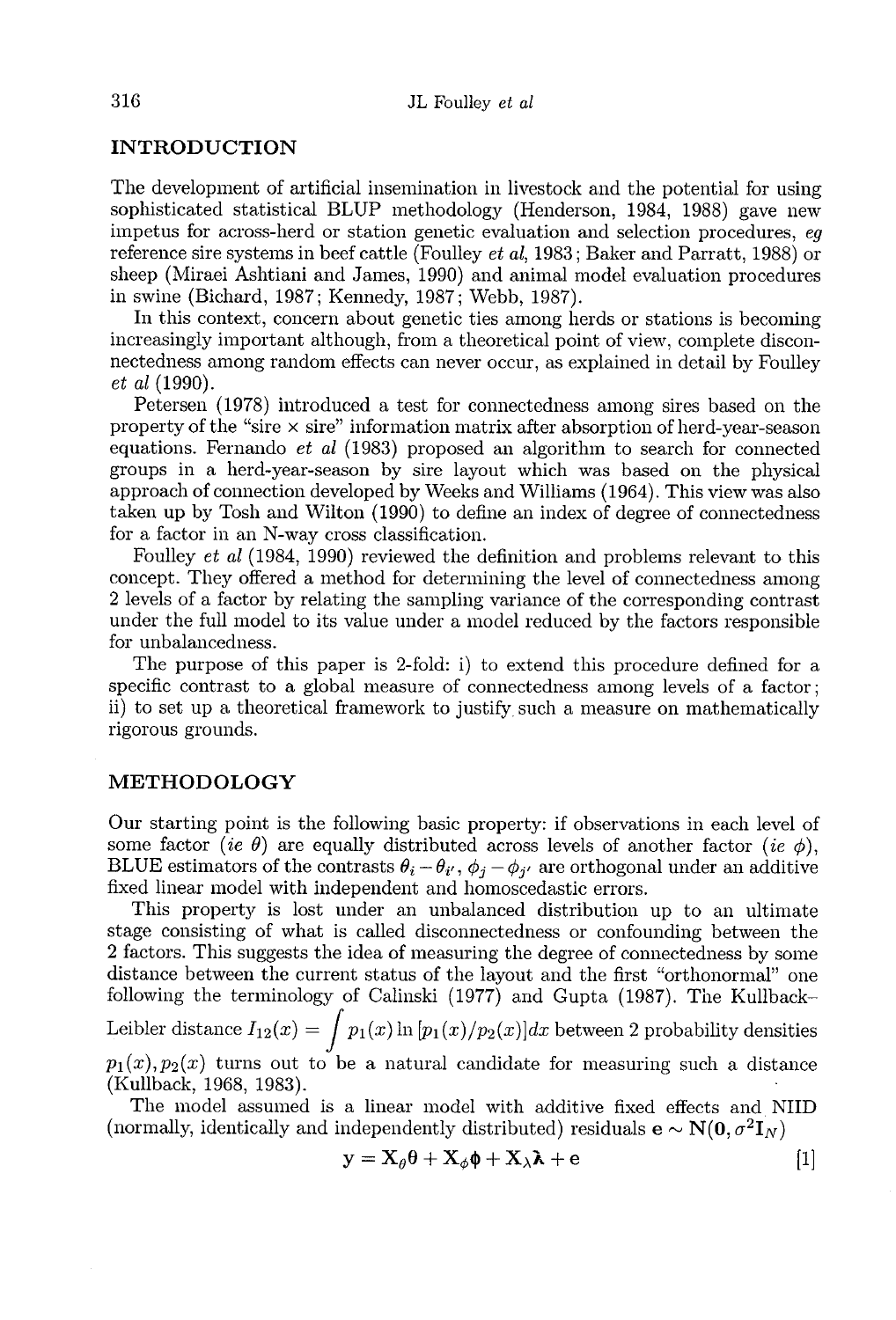where y is an  $N \times 1$  data vector,  $\theta$ ,  $\phi$  and  $\lambda$  are vectors of fixed effects and  $\mathbf{X}_{\theta}$ ,  $\mathbf{X}_{\phi}$ and  $\mathbf{X}_{\lambda}$  are the corresponding incidence matrices.

Without loss of generality, we will assume a full rank parameterization in vectors  $\theta$  and  $\phi$  pertaining to factors  $\theta$  and  $\phi$  and resulting in contrasts such as  $\theta_i - \theta_1$  and  $\phi_i - \phi_1$  so that:

$$
\mathbf{\theta} = \{\theta_i - \theta_1\}; \ i = 2, \dots, m_\theta \tag{2a}
$$

$$
\mathbf{\Phi} = \{\phi_j - \phi_1\}; \ j = 2, \dots, m_{\phi} \tag{2b}
$$

where  $m_{\theta}$  and  $m_{\phi}$  are the numbers of levels for the factors  $\theta$  and  $\phi$  respectively.

The vector  $\lambda$  in [1] designates remaining effects of the model. In a 2-way crossclassified design (eq mean  $\mu$ , "treatment" and "block"), one has  $\lambda = c1_N$  with  $c = \mu + \theta_1 + \phi_1$  but this parameterization turns out to be more general and may include one or several extra factors.

Degree of connectedness is assessed through the Kullback-Leibler distance between the joint density  $f(\hat{\theta}, \hat{\phi})$  of the ML (maximum likelihood) estimators  $\hat{\theta}$ and  $\hat{\phi}$  of  $\theta$  and  $\phi$  defined in [2a] and [2b] respectively, and the product  $f(\hat{\theta})f(\hat{\phi})$ of their marginal densities which would prevail if the design were orthonormal in  $\theta$ and  $\phi$ . Then,

$$
D = \int \int \ln \left[f(\widehat{\boldsymbol{\theta}}, \widehat{\boldsymbol{\phi}})/f(\widehat{\boldsymbol{\theta}}) f(\widehat{\boldsymbol{\phi}})\right] f(\widehat{\boldsymbol{\theta}}, \widehat{\boldsymbol{\phi}}) d\widehat{\boldsymbol{\theta}} d\widehat{\boldsymbol{\phi}} \tag{3}
$$

where dx stands for the symbolic notation  $\prod_i dx_i$  (Johnsson and Kotz, 1972).

The joint and the marginal distributions arising in [3] are as follows:

$$
(\hat{\boldsymbol{\theta}}, \hat{\boldsymbol{\phi}}) \sim N[(\boldsymbol{\theta}, \boldsymbol{\phi}), \mathbf{C}] \tag{4}
$$

$$
\boldsymbol{\theta} \sim N\left[\boldsymbol{\theta}, \mathbf{C}_{\theta\theta}\right] \tag{5a}
$$

$$
\widehat{\boldsymbol{\phi}} \sim N\left[\boldsymbol{\phi}, \mathbf{C}_{\phi\phi}\right] \tag{5b}
$$

where C is the variance-covariance matrix of the ML estimators of  $\theta$  and  $\phi$  under model  $[1]$  and such that:

$$
\mathbf{C} = \begin{bmatrix} \mathbf{C}_{\theta\theta} & \mathbf{C}_{\theta\phi} \\ \mathbf{C}_{\phi\theta} & \mathbf{C}_{\phi\phi} \end{bmatrix}
$$
 [6]

This matrix and its block components can be obtained from the information matrix  $\mathcal I$  in  $\theta$  and  $\phi$  after absorption of the  $\lambda$  equations.

$$
\mathcal{I} = \begin{bmatrix} \mathcal{I}_{\theta\theta\cdot\lambda} & \mathcal{I}_{\theta\phi\cdot\lambda} \\ \mathcal{I}_{\phi\theta\cdot\lambda} & \mathcal{I}_{\phi\phi\cdot\lambda} \end{bmatrix}
$$
 [7]

A typical expression for  $\mathcal{I}_{\theta\phi\cdot\lambda}$  in [7] is  $I_{\theta\phi\cdot\lambda} = X'_{\theta}M_{\lambda}X_{\phi}$  where  $M_{\lambda} = I_{N}$  - $\mathbf{X}_{\lambda}(\mathbf{X}_{\lambda}'\mathbf{X}_{\lambda})$ <sup>-</sup> $\mathbf{X}_{\lambda}'$  is the usual orthogonal projector.

Relationships between elements in [6] and [7] are as follows: '

$$
\mathbf{C} = \mathcal{I}^{-1} \tag{8}
$$

$$
\mathbf{C}_{\theta\theta} = (\mathcal{I}_{\theta\theta\cdot\lambda} - \mathcal{I}_{\theta\phi\cdot\lambda}\mathcal{I}_{\phi\phi\cdot\lambda}^{-1}\mathcal{I}_{\phi\theta\cdot\lambda})^{-1}
$$
 [9a]

$$
=\mathcal{I}_{\theta\theta\cdot\phi\lambda}^{-1}\tag{9b}
$$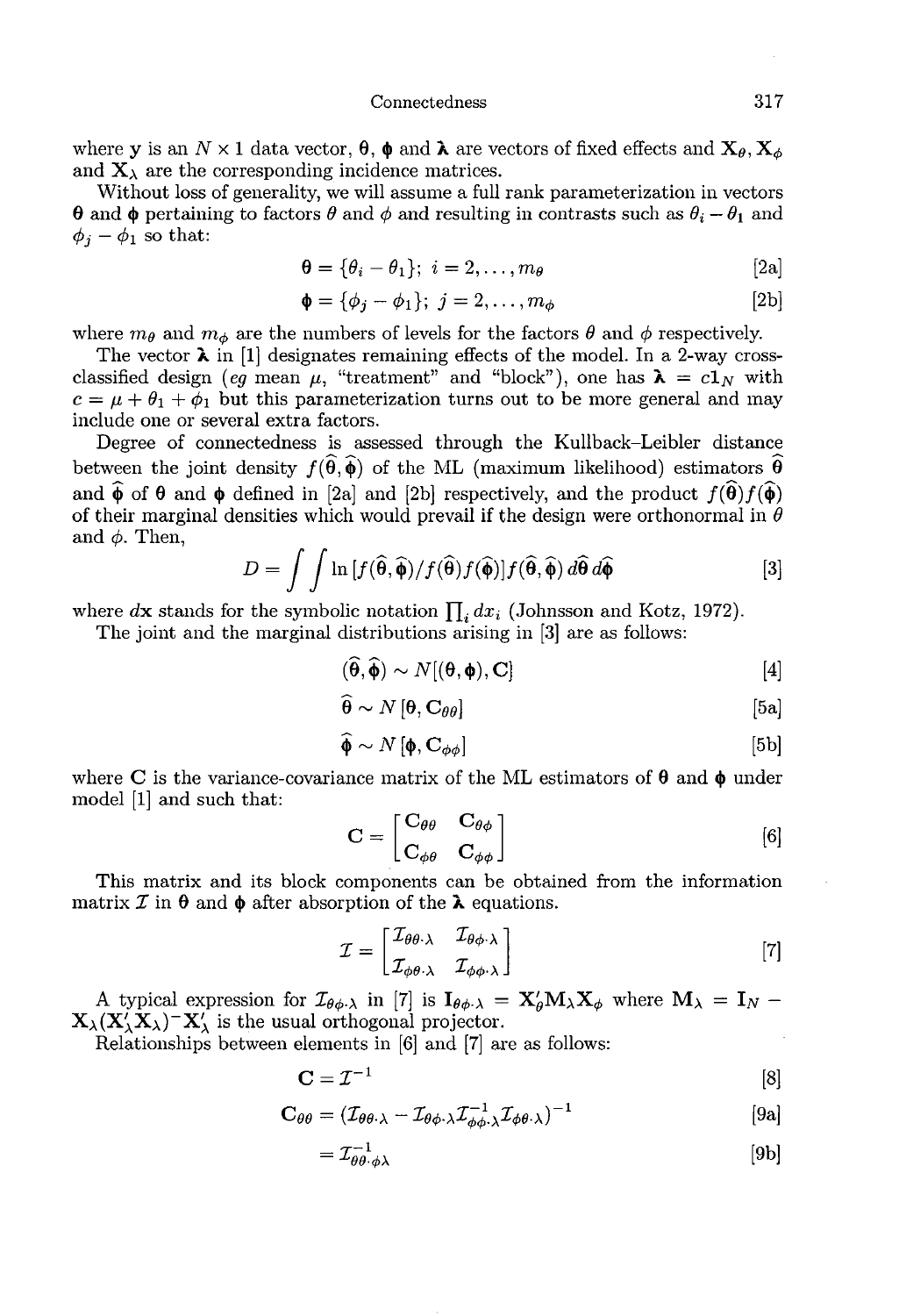By putting formulae [8], [9a) and [9b] into the expressions in [5a] and [5b], using those in [3] and letting  $\alpha = (\theta', \phi')'$ , one gets

$$
D = \frac{1}{2} \left\{ \left[ \ln \frac{|\mathcal{I}|}{|\mathcal{I}_{\theta\theta \cdot \phi \lambda}| |\mathcal{I}_{\phi\phi \cdot \theta \lambda}|} \right] + E[(\widehat{\alpha} - \alpha)' \mathbf{Q}(\widehat{\alpha} - \alpha)] \right\}
$$

where  $(\hat{\alpha} - \alpha)' Q(\hat{\alpha} - \alpha)$  is a quadratic form in  $(\hat{\alpha} - \alpha)$ , the matrix Q of which being:

$$
\mathbf{Q} = -\begin{bmatrix} \mathcal{I}_{\theta\theta\cdot\lambda} - \mathcal{I}_{\theta\theta\cdot\phi\lambda} & \mathcal{I}_{\theta\phi\cdot\lambda} \\ \mathcal{I}_{\phi\theta\cdot\lambda} & \mathcal{I}_{\phi\phi\cdot\lambda} - \mathcal{I}_{\phi\phi\cdot\theta\lambda} \end{bmatrix}
$$

Now  $E(\hat{\alpha}) = \alpha$  since the ML estimator of  $\alpha$  is unbiased. Moreover, tr (QC) = 0 since, from [8] and [9a] and [9b]:

$$
(\mathcal{I}_{\theta\theta\cdot\lambda} - \mathcal{I}_{\theta\theta\cdot\phi\lambda})\mathbf{C}_{\theta\theta} + \mathcal{I}_{\theta\phi\cdot\lambda}\mathbf{C}_{\phi\theta} = \mathbf{0}
$$
 [9c]

and ditto for the other term in  $\pmb{\phi}.$ 

Then, D reduces to:

$$
D = \frac{1}{2} \ln \frac{|\mathcal{I}|}{|\mathcal{I}_{\theta\theta \cdot \phi\lambda}| |\mathcal{I}_{\phi\phi \cdot \theta\lambda}|} = -\frac{1}{2} \ln \frac{|\mathbf{C}|}{|\mathbf{C}_{\theta\theta}| |\mathbf{C}_{\phi\phi}|}
$$
(10)

Alternative expressions to [10] can be derived using the conditional distribution of the ML estimator of one vector  $(\widehat{\boldsymbol{\theta}})$  or  $\widehat{\boldsymbol{\phi}})$  given the value of the other due to the following equality:

$$
\frac{f(\widehat{\boldsymbol{\theta}},\widehat{\boldsymbol{\phi}})}{f(\widehat{\boldsymbol{\theta}})f(\widehat{\boldsymbol{\phi}})} = \frac{f(\widehat{\boldsymbol{\theta}}|\widehat{\boldsymbol{\phi}})}{f(\widehat{\boldsymbol{\theta}})} = \frac{f(\widehat{\boldsymbol{\phi}}|\widehat{\boldsymbol{\theta}})}{f(\widehat{\boldsymbol{\phi}})} = \frac{f(\widehat{\boldsymbol{\theta}}|\widehat{\boldsymbol{\phi}})f(\widehat{\boldsymbol{\phi}}|\widehat{\boldsymbol{\theta}})}{f(\widehat{\boldsymbol{\theta}},\widehat{\boldsymbol{\phi}})}
$$
[11]

Now:

$$
\widehat{\boldsymbol{\theta}}|\widehat{\boldsymbol{\phi}} \sim N\left[\boldsymbol{\theta} + \mathbf{C}_{\theta\phi}\mathbf{C}_{\phi\phi}^{-1}(\widehat{\boldsymbol{\phi}} - \boldsymbol{\phi}), \mathbf{C}_{\theta\theta\cdot\phi}\right]
$$

where

$$
\mathbf{C}_{\theta\theta\cdot\phi} = \mathbf{C}_{\theta\theta} - \mathbf{C}_{\theta\phi}\mathbf{C}_{\phi\phi}^{-1}\mathbf{C}_{\phi\theta}
$$

Because

$$
\mathbf{C}_{\theta\theta\cdot\phi}^{-1} = \mathcal{I}_{\theta\theta\cdot\lambda} \tag{12}
$$

one has:

$$
D = \frac{1}{2} \ln \frac{|\mathcal{I}_{\theta\theta\cdot\lambda}|}{|\mathcal{I}_{\theta\theta\cdot\phi\lambda}|} = -\frac{1}{2} \ln \frac{|\mathbf{C}_{\theta\theta\cdot\phi}|}{|\mathbf{C}_{\theta\theta}|}
$$
 [13]

Similarly, by substituting  $\theta$  to  $\phi$ :

$$
D = \frac{1}{2} \ln \frac{|\mathcal{I}_{\phi\phi \cdot \lambda}|}{|\mathcal{I}_{\phi\phi \cdot \theta \lambda}|} = -\frac{1}{2} \ln \frac{|\mathbf{C}_{\phi\phi \cdot \theta}|}{|\mathbf{C}_{\phi\phi}|}
$$
 [14]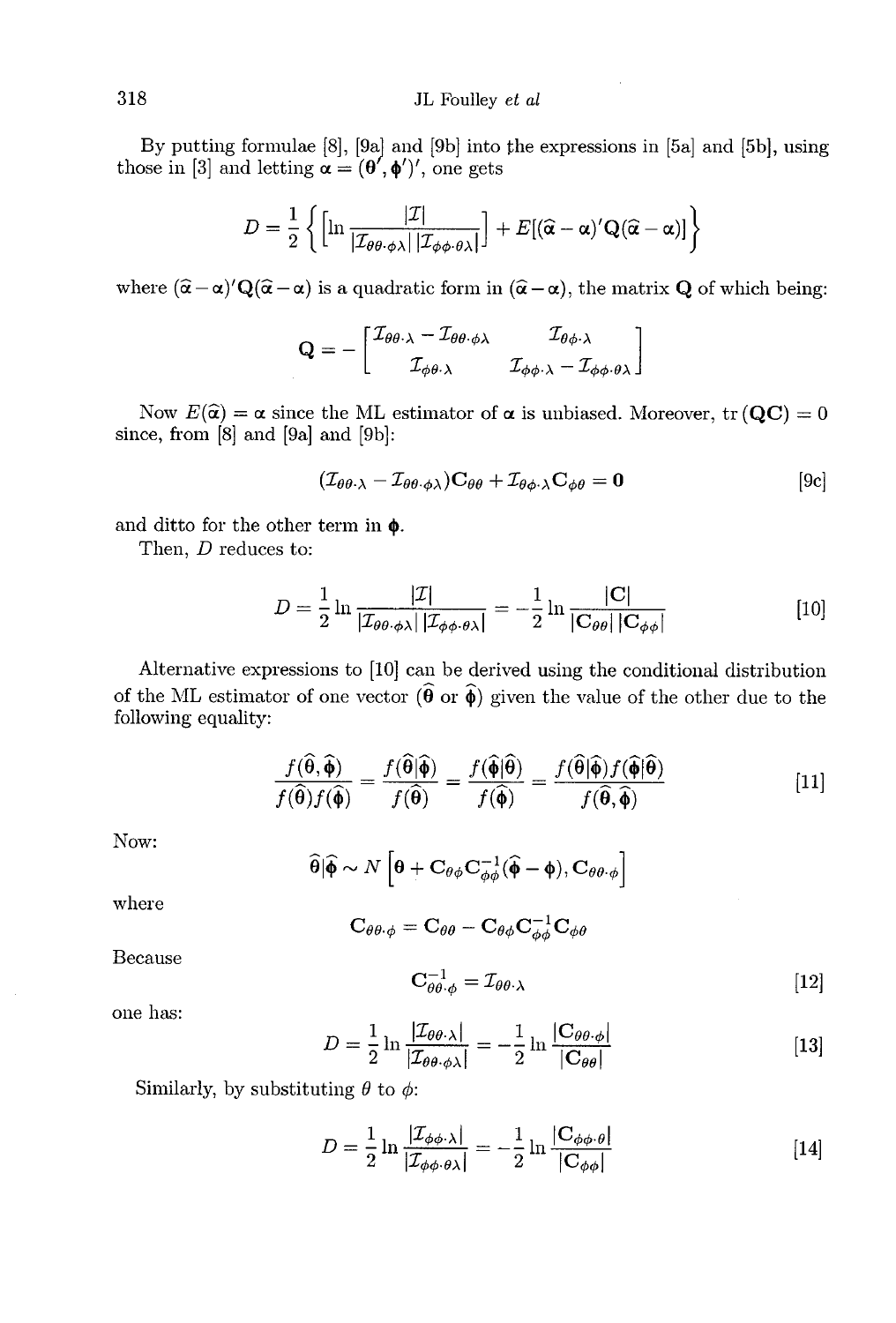and, finally from the last term in [11], one has:

$$
D = \frac{1}{2} \ln \frac{|\mathcal{I}_{\theta\theta\cdot\lambda}| |\mathcal{I}_{\phi\phi\cdot\lambda}|}{|\mathcal{I}|} = -\frac{1}{2} \ln \frac{|\mathbf{C}_{\theta\theta\cdot\phi}| |\mathbf{C}_{\phi\phi\cdot\theta}|}{|\mathbf{C}|}
$$
(15)

Four remarks are worth mentioning at this stage:

1) As shown by formulae  $[10]$   $[13]$ ,  $[14]$  and  $[15]$ , one may talk equivalently about connectedness between  $\theta$  and  $\phi$  as well as connectedness of  $\theta$  (or among  $\theta$  levels) due to the incidence of  $\phi$  (or connectedness of  $\phi$  due to the incidence of  $\theta$ ) in a model including  $\theta$ ,  $\phi$  and  $\lambda$  using the terminology of Foulley *et al* (1984, 1990). This terminology is also in agreement with that taken up by statisticians (Shah and Yadolah, 1977).

2) It is interesting to notice that the variance  $C_{\theta\theta\cdot\phi}$  of the conditional distribution of  $\hat{\theta}$  given  $\hat{\phi}$  is also the variance of the marginal distribution of  $\hat{\theta}$  under the reduced model  $(\theta, \lambda)$ . This leads to view the ratio of determinants in [13] in the same way as Foulley et al (1990) ie using their notation:

$$
D = -\frac{1}{2} \ln \frac{|\mathbf{C}_R|}{|\mathbf{C}_F|} \tag{16}
$$

 $D = -\frac{1}{2} \ln \frac{|\mathbf{C}_R|}{|\mathbf{C}_F|}$  [16]<br>where  $\mathbf{C}_R$  and  $\mathbf{C}_F$  are  $\mathbf{C}$  matrices pertaining to  $\widehat{\boldsymbol{\theta}}$  under the full (F) model in<br>[1] and the reduced model (R) without  $\phi$  respectively. Moreover, the  $\gamma$ [1] and the reduced model (R) without  $\phi$  respectively. Moreover, the  $\gamma$  coefficient defined as:

$$
\gamma = \exp(-2D) = |\mathbf{C}_R| / |\mathbf{C}_F| \tag{17}
$$

generalizes the  $\gamma_{ii'}$  coefficient of connectedness introduced by Foulley et al (1990) where  $C_R$  and  $C_F$  are  $C$  matrices pertaining to  $\hat{\theta}$  under the full (F) model in [1] and the reduced model (R) without  $\phi$  respectively. Moreover, the  $\gamma$  coefficient defined as:<br>  $\gamma = \exp(-2D) = |C_R| / |C_F|$  [17]<br>
gener for the contrast  $\hat{\theta}_i - \hat{\theta}_{i'}$ ; it varies similarly from  $\gamma = 0$  (or  $D = +\infty$ ) in the case of complete disconnection to  $\gamma = 1$  (or  $D = 0$ ) in the case of perfect connection (*ie* orthogonality).

3) Let us consider the characteristic equation:

$$
|\mathbf{C}_{\theta\theta\cdot\phi} - k\mathbf{C}_{\theta\theta}| = 0 \tag{18}
$$

The roots  $k_i$  of [18] are the eigenvalues of  $C_{\theta\theta}^{-1}C_{\theta\theta\cdot\phi}$  or  $C_F^{-1}C_R$  so that:

$$
\left|\mathbf{C}_{\theta\theta}^{-1}\mathbf{C}_{\theta\theta\cdot\phi}\right| = \prod_{i} k_i = \overline{k}_g^{r_\theta} \tag{19}
$$

where  $\overline{k}_g$  is the geometric mean of the  $k_i$ s and  $r_\theta = \dim(\mathbf{C}_{\theta\theta})$ .

Hence  $\ln \gamma = r_{\theta} \overline{k}_{g}$  which is the justification to standardize D and  $\gamma$  to:

$$
D^* = D/r_\theta \tag{20a}
$$

and

$$
\gamma^* = \gamma^{1/r_\theta} \tag{20b}
$$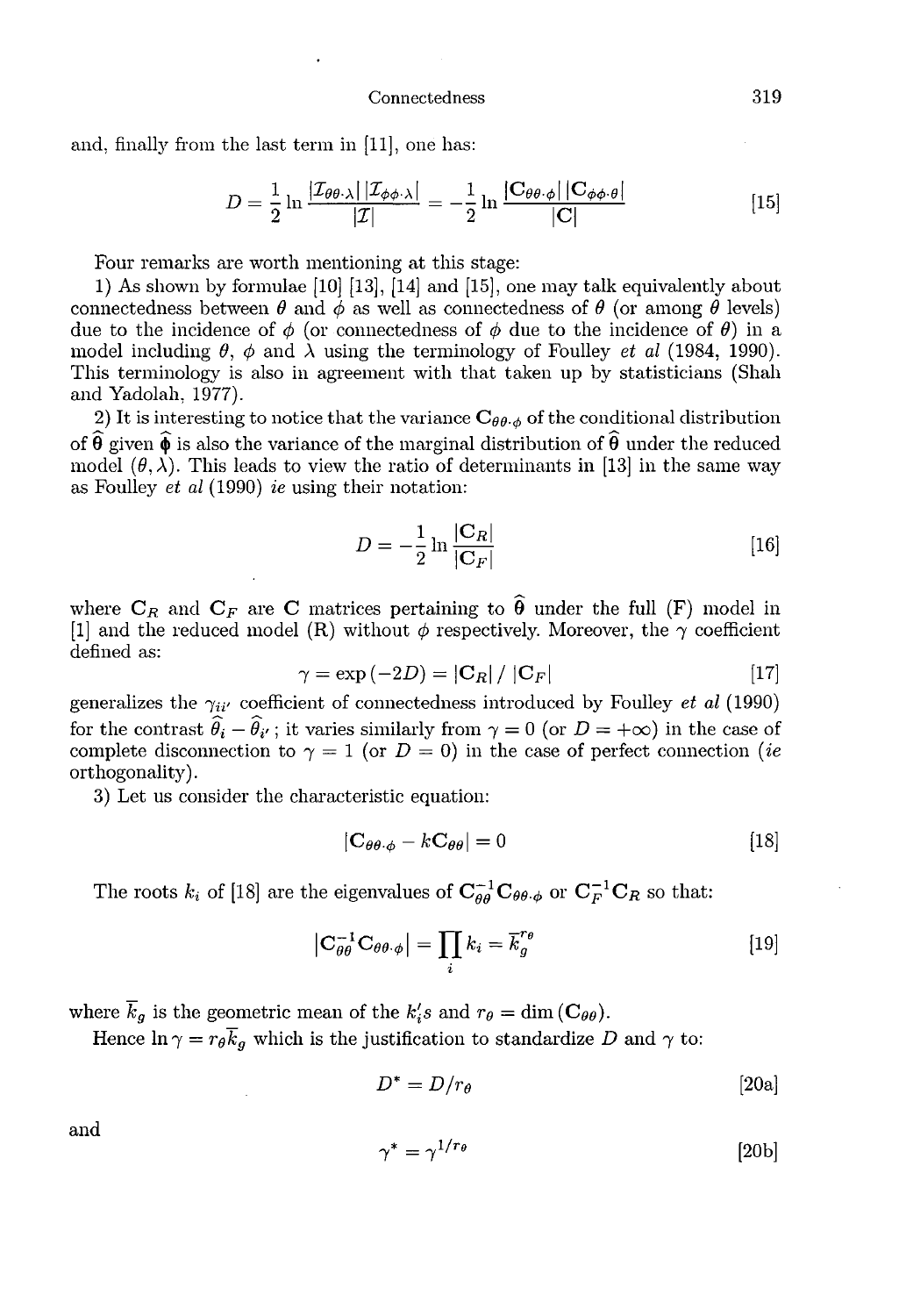so as to take into account the numbers of elements in  $\theta$  to be estimated when comparing degree of connectedness of factors differing in number of levels. This standardization procedure is analogous to that proposed by S61kner and James (1990) for comparing statistical efficiency of crossbreeding experiments involving different numbers of parameters. In that respect  $\gamma_{\theta}^*$  can be interpreted as a kind of average measure of connectedness for  $(\hat{\theta}_i, \hat{\phi})$  among all pairs of levels of the factor  $\theta$  due to the incidence of the nuisance factor  $\phi$  for a fixed effect model (see the Appendix). Since  $\gamma$  is equal to both  $\left|C_{\theta\theta}^{-1}C_{\theta\theta\cdot\phi}\right|$  and  $\left|C_{\phi\phi}^{-1}C_{\phi\phi\cdot\theta}\right|$ , one can standardize with respect to  $r_{\theta}$  or as well as to  $r_{\phi}$  depending on the factor which we are interested in.

4) An alternative form to [18] is:

$$
\left| \mathbf{C}_{\theta\phi} \mathbf{C}_{\phi\phi}^{-1} \mathbf{C}_{\phi\theta} - (1 - k) \mathbf{C}_{\theta\theta} \right| = 0 \tag{21}
$$

the roots of which  $\rho_i^2 = 1 - k_i$  turn out to be the squared canonical sampling correlations between  $\hat{\theta}$  and  $\hat{\phi}$ . Since the (non zero) roots of [21] are also (see the Appendix). Since  $\gamma$  is equal to both  $|C_{\theta\theta}^{-1}C_{\theta\theta\cdot\phi}|$  and  $|C_{\phi\phi}^{-1}C_{\phi\phi\cdot\theta}|$ , one can standardize with respect to  $r_{\theta}$  or as well as to  $r_{\phi}$  depending on the factor which we are interested i  $\left| \mathbf{C}_{\phi\phi\cdot\theta} - (1 - \rho^2)\mathbf{C}_{\phi\phi} \right| = 0$ . Thus  $\gamma$  can be expressed as:

$$
\gamma = \prod_{i=1}^{r_{\theta}} (1 - \rho_i^2) = \prod_{i=1}^{r_{\phi}} (1 - \rho_i^2)
$$
 [22]

with  $\rho_i = 0$  (ie  $k_i = 1 - \rho_i^2 = 1$ ) for  $i = r_{\theta} + 1, r_{\theta} + 2, \ldots, r_{\phi}$  if  $r_{\theta} < r_{\phi}$  or for  $i = r_{\phi} + 1, r_{\phi} + 2, \ldots, r_{\theta}$  if  $r_{\phi} < r_{\theta}$ .

5) The presentation was restricted to 2 factors  $\theta$  and  $\phi$ . It can be extended to more than 2 classifications. For instance, with 3 factors  $\theta$ ,  $\phi$ ,  $\Psi$ , one can consider more than 2 classifications. For instance, with 3 factors  $\theta$ ,  $\phi$ ,  $\Psi$ , one can consider the Kullback–Leibler distance between  $f(\hat{\theta}, \hat{\phi}, \hat{\Psi})$  and  $f(\hat{\theta})f(\hat{\phi}, \hat{\Psi})$ . The resulting<br>
D coefficient can be expressed as  $D = \frac{1}{2} \ln(|\mathcal{I}_{\theta\theta\cdot\lambda}|/|\mathcal{I}_{\theta\theta\cdot\phi\psi\lambda}|)$  and interpreted as<br>
the degree of conne  $(\theta, \phi, \Psi, \lambda)$ .

6) This approach developed for models with fixed effects can be extended to mixed models as well. A first obvious extension consists of taking  $\lambda$  in [1] (or part of it) as a vector of random effects. The only change to implement in computing the matrix in [7] is to carry out an absorption of  $\lambda$  equations which takes into account the appropriate structure of this vector. Actually this can be easily done using the mixed model equations of Henderson (1984).

In more general mixed models, one has to keep in mind that from a statistical point of view, connectedness is an issue only for factors considered as fixed (Foulley et al, 1990). In other words, in a model without group effects, BLUP of sire transmitting abilities or individual genetic merits always have solutions whatever the distribution of records across herd-year-seasons and other fixed effects. Nevertheless, the phenomenon of non orthogonality between the estimation of a contrast of fixed effects and the error of prediction in some level of a random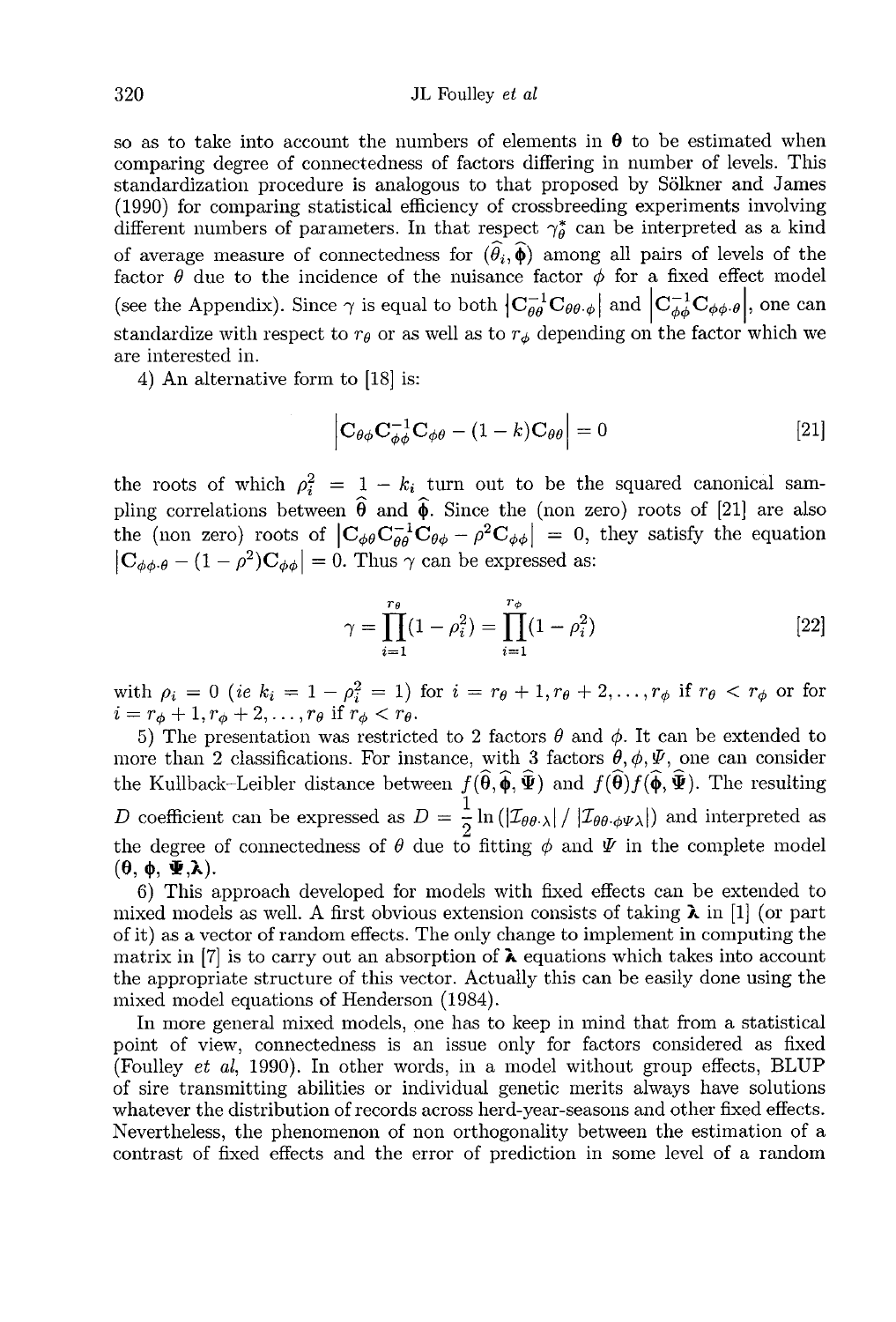effect still exists and may be addressed in the same way as outlined previously. For instance to measure degree of connectedness between one random factor  $u = \{u_i\}; i = 1, 2, \ldots, m_u$  (eg sire) and one fixed factor  $\phi$  (eg herd), it suffices to consider in [3] its error of prediction from BLUP *ie* replace  $\hat{\theta}$  in [2a] by  $\Delta = {\Delta_i = \hat{u}_i - u_i}$ . All the above formulae apply since the derivation of [10] or [16] requires tr (QC) = 0 (see [9c]) which results fro or [16] requires  $tr(QC) = 0$  (see [9c]) which results from general properties of the  $\mathcal I$  and  $C$  matrices ([8], [9a] and [9b]) that do not refer to any particular structure (fixed or random) of the vectors of parameters. Again, the only computational adjustment to make is to view the corresponding  $\mathcal I$  matrices as coefficient matrices of Henderson's mixed model equations (Henderson, 1984) after absorption of the equations in  $\lambda$ . In fact, this extension fully agrees with the role played by  $|C|$  in the the theory of Bayes D-optimality (see eg DasGupta and Studden, 1991).

## NUMERICAL EXAMPLE

A small hypothetical data set is employed to illustrate the procedure.

| $Individual^*$ | $Sire^*$ | $Dam^*$ | $Sex^{\ast\ast}$ | Herd | Year |
|----------------|----------|---------|------------------|------|------|
| $A***$         | Я.       |         |                  |      |      |
| В              |          |         |                  |      |      |
| $\mathcal{C}$  |          | е       |                  |      |      |
|                |          |         |                  |      |      |
| E              |          |         |                  |      |      |
|                |          |         |                  |      |      |
|                |          |         |                  |      |      |
|                |          |         |                  |      |      |

Table I. Layout used in the numerical example.

\*Upper case = identified individuals; lower case = unknown base parents grouped into 3 classes:  $1 = \text{acg}, 2 = \text{bfh}$  and  $3 = \text{dei}$ ; \*\*  $M = \text{male}$ ,  $F = \text{female}$ ; \*\*\* No performance recorded.

The layout (table I) consists of a pedigree of 8 individuals (A to H) with performance records on 7 of them (B to H) varying according to sex  $(s_i; i = 1, 2)$ , year  $(a_j; j = 1, 2, 3)$  and herd  $(h_k; k = 1, 2)$ . Unknown base parents  $(a \text{ to } h)$  were assigned to 3 levels of a group factor  $(g_i; l = 1, 2, 3)$ . Data of this layout are analyzed according to an individual (or "animal") genetic model (Quaas and Pollak, 1980) accomodated to the so-called accumulated grouping procedure of Thompson (1979), Quaas and Pollak (1982), Westell (1984) and Robinson (1986) (see Quaas, 1988 for a synthetic approach to this procedure). Using classical notations, this model can be written as:

$$
y = X\beta + Zu + e
$$
 [23a]

or, using distributions

$$
\mathbf{y} \mathbf{\beta}, \mathbf{u} \sim N(\mathbf{X}\mathbf{\beta} + \mathbf{Z}\mathbf{u}, \mathbf{I}\sigma_e^2) \tag{23b}
$$

$$
\mathbf{u}|\mathbf{g}, \sigma_a^2 \sim N(\mathbf{Qg}, \mathbf{A}\sigma_a^2) \tag{23c}
$$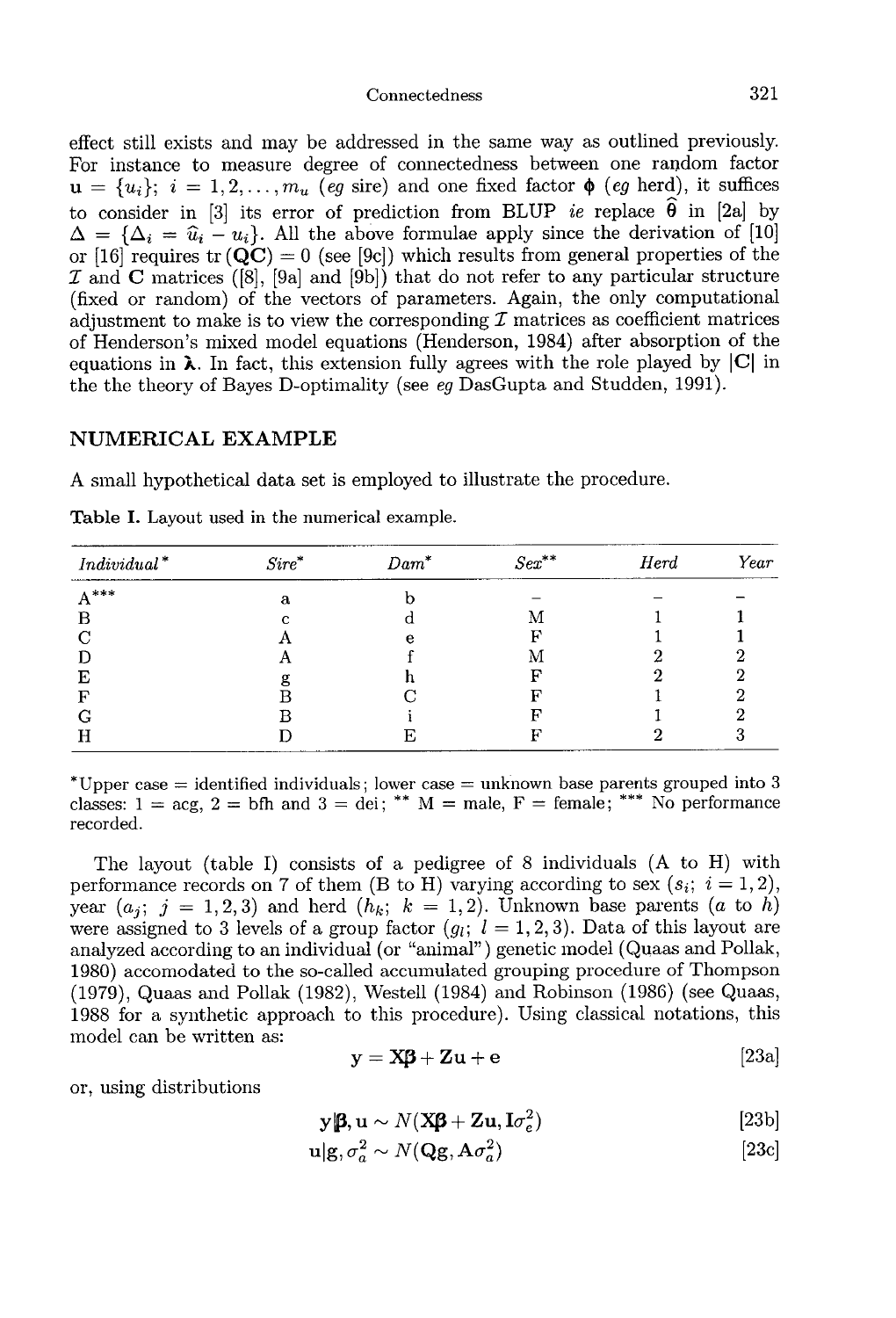where y is the data vector,  $\beta$  is the vector of fixed effects (sex, year, herd), u is the random vector of breeding values, and  $X$  and  $Z$  are the corresponding incidence matrices. The vector **u** of breeding values has expectation  $\mathbf{Q}\mathbf{g}$  and variance  $\mathbf{A}\sigma_a^2$ where Q defined as in Quaas (1988) assigns proportions of genes from the 3 levels of group (vector  $g$ ) to the 8 identified individuals,  $A$  is the so-called numerator relationship matrix among those individuals and  $\sigma_a^2$  is the additive genetic variance. Using Quaas' notations, u can be alternatively written as:

$$
\mathbf{u} = \mathbf{Q}\mathbf{g} + \mathbf{u}^* \tag{23d}
$$

with  $\mathbf{u}^* \sim N(\mathbf{0}, \mathbf{A}\sigma_a^2)$  being the random vector of the within-group breeding values. The (full rank) parameterization chosen here is:

$$
\mathbf{\beta} = (\mu + s_1 + a_1 + h_1 + g_1; \ s_2 - s_1; \ a_2 - a_1, a_3 - a_1; \ h_2 - h_1)'
$$
 [24a]

$$
\mathbf{g} = (g_2 - g_1; \ g_3 - g_1)'
$$
 [24b]

$$
\mathbf{u} = (u_A, u_B, \dots, u_H)', \mathbf{u}^* = (u_A^*, u_B^*, \dots, u_H^*)'
$$
 (24c)

The grouping strategy of base animals is an issue of great concern for animal breeders due to the possible confounding or poor connectedness with other fixed effects in the model (Quaas, 1988). Therefore, it is of interest to look at the degree of connectedness between this group factor and other fixed effects, or equivalently to degree of connectedness among group levels due to the incidence of other fixed effects. In this example, 3 fixed factors (in addition to group) were considered which are sex  $(S)$ , year  $(A)$  and herd  $(H)$  and their incidence on connectedness of groups can be assessed separately  $(S, A, H)$  or jointly  $(S + A, A + H, H + S, S + A + H)$ . From notations in [1], degree of connectedness of  $G$  due to  $A$  is based on:

$$
\mathbf{\theta} = (g_2 - g_1; \ g_3 - g_1)'
$$
 [25a]

$$
\mathbf{\phi} = (a_2 - a_1; \ a_3 - a_1)'
$$
 [25b]

$$
\lambda = (\mu + s_1 + a_1 + h_1 + g_1; s_2 - s_1; h_2 - h_1; \mathbf{u}^*)'
$$
 [25c]

The corresponding information matrix is obtained from the coefficient matrix derived by Quaas (1988) for a mixed model having the structure described in [23a], [23b] and [23c]. Letting the vector of unknowns be  $(\beta', g', u')'$ , this coefficient matrix is given by:

$$
\mathbf{W}'\mathbf{W} + \mathbf{A}^*t \tag{26}
$$

where  $\mathbf{W} = (\mathbf{X}|\mathbf{0}|\mathbf{Z}), \mathbf{A}^* = \mathbf{U}'\mathbf{A}^{-1}\mathbf{U}, \mathbf{U}$  being  $(\mathbf{0}|\mathbf{0}|\mathbf{Q}|\mathbf{I})$  and  $t = \sigma_e^2/\sigma_a^2$  (here  $t = 1.5$ .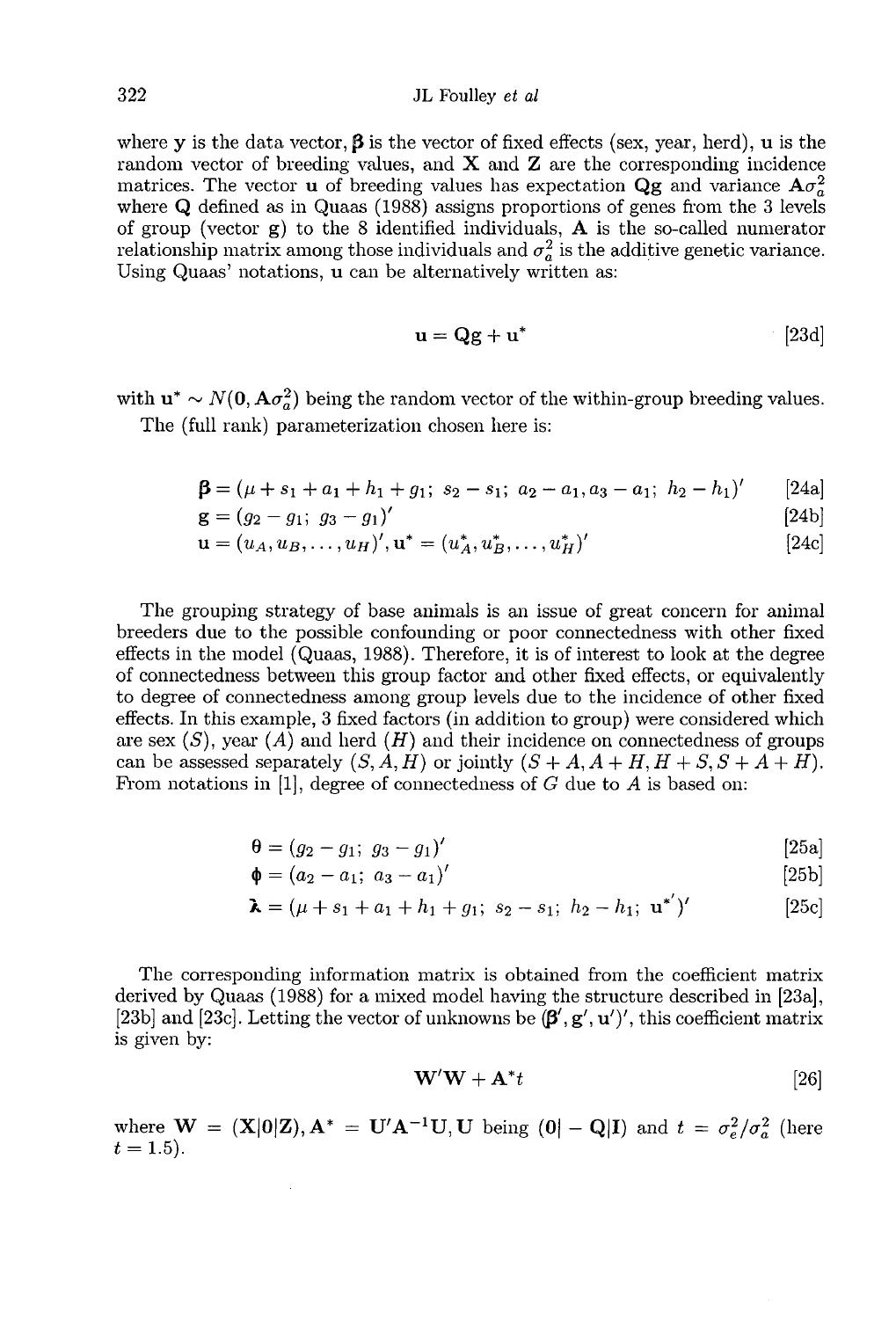In this example, the matrices involved in [26] are:

$$
\mathbf{Q} = \begin{bmatrix}\n(0.50) & 0.50 & 0 \\
(0.50) & 0 & 0.50 \\
(0.25) & 0.25 & 0.50 \\
(0.50) & 0.50 & 0 \\
(0.375) & 0.125 & 0.50 \\
(0.25) & 0 & 0.75 \\
(0.375) & 0.625 & 0\n\end{bmatrix}\n\quad\n\mathbf{X} = \begin{bmatrix}\n0 & 0 & 0 & 0 & 0 \\
1 & 0 & 0 & 0 & 0 \\
1 & 1 & 0 & 0 & 0 \\
1 & 1 & 1 & 0 & 1 \\
1 & 1 & 1 & 0 & 0 \\
1 & 1 & 1 & 0 & 0 \\
1 & 1 & 0 & 1 & 1\n\end{bmatrix}\n\quad\n\mathbf{Z} = \begin{bmatrix}\n0 & 0' \\
0 & 1' \\
0 & 1' \\
1 & 1' \\
1 & 1' \\
1 & 1' \\
1 & 1' \\
1 & 1' \\
1 & 1' \\
1 & 1' \\
1 & 1' \\
1 & 1' \\
1 & 1' \\
1 & 1' \\
1 & 1' \\
1 & 1' \\
1 & 1' \\
1 & 1' \\
1 & 1' \\
1 & 1' \\
1 & 1' \\
1 & 1' \\
1 & 1' \\
1 & 1' \\
1 & 1' \\
1 & 1' \\
1 & 1' \\
1 & 1' \\
1 & 1' \\
1 & 1' \\
1 & 1' \\
1 & 1' \\
1 & 1' \\
1 & 1' \\
1 & 1' \\
1 & 1' \\
1 & 1' \\
1 & 1' \\
1 & 1' \\
1 & 1' \\
1 & 1' \\
1 & 1' \\
1 & 1' \\
1 & 1' \\
1 & 1' \\
1 & 1' \\
1 & 1' \\
1 & 1' \\
1 & 1' \\
1 & 1' \\
1 & 1' \\
1 & 1' \\
1 & 1' \\
1 & 1' \\
1 & 1' \\
1 & 1' \\
1 & 1' \\
1 & 1' \\
1 & 1' \\
1 & 1' \\
1 & 1' \\
1 & 1' \\
1 & 1' \\
1 & 1' \\
1 & 1' \\
1 & 1' \\
1 & 1' \\
1 & 1' \\
1 & 1' \\
1 & 1' \\
1 & 1' \\
1 & 1' \\
1 & 1' \\
1 & 1' \\
1 & 1' \\
1 & 1' \\
1 & 1' \\
1 & 1' \\
1 & 1' \\
1 & 1
$$

Elements in the first column of Q within brackets are deleted in the computations due to the parameterization chosen in [24a] and [24b].  $A^{-1}$  is half stored with non zero elements being:

 $(11) = 5/3$ ;  $(13) = (14) = (27) = -2/3$ ;  $(22) = (33) = (44) = 11/6$ ;  $(23) = (45) = 1/2$ ;  $(26 = (36) = (48) = (58) = -1$ ;  $(55) = 3/2$ ;  $(66) = (88) = 2$  and  $(77) = 4/3$ .

A\* may also be calculated directly from Quaas' rule (Quaas, 1988).

Connectedness between groups due to the incidence of the other fixed effects was assessed under the full model using Quaas' system in [26], and also for an  $u^*$  deleted model  $(y = \mathbf{X}\boldsymbol{\beta} + \mathbf{Z}\mathbf{Q}\boldsymbol{\beta} + \mathbf{e})$ , then using the ordinary least squares equations. Numerical results are given in table II. In this example, the main sources of disconnectedness are by decreasing order: herd, year and sex, the first factor being by far the most important one since the  $\gamma^*$  values associated with herd are 0.312, 0.247, 0.272 and 0.239 when this factor is considered alone, and with year, sex and year plus sex respectively. Actually, this result is not surprising on account of the grouping procedure based on parents in groups 2 and 3 coming out of different herds. One may also notice that D values for combinations of factors exceed the sum of D values for single factors. For instance, D is equal to 1.433 for  $S + A + H$  $vs \Sigma D = 1.316$  for each factor taken separately. Results for the purely fixed model (u\* deleted) are in close agreement with those of the full model. This procedure of ignoring u\* effects for investigating linkage among groups was first advocated by Smith *et al* (1988) due to its relative ease of computation in large field data sets.

The extension of the theory to the measure of degree of connectedness of random factors is illustrated in this example by calculations of D and  $\gamma^*$  for breeding values (table II). Sources of unbalancedness rank as previously, but the average level of connectedness ( $\gamma^* = 0.574$ ) for breeding values in higher than for groups  $(\gamma^* = 0.239)$  due to prior information (Foulley *et al.* 1990).

The theory also applies to specific contrasts among effects as originally proposed by Foulley et al (1984, 1990). The degree of connectedness for pair comparisons among breeding values then reduces, simply to the ratio of prediction error variance of the pair comparison under a reduced model  $(R)$  with some effects deleted (in table III, all fixed effects except mean and group) and under the full model  $(F)$ , ie: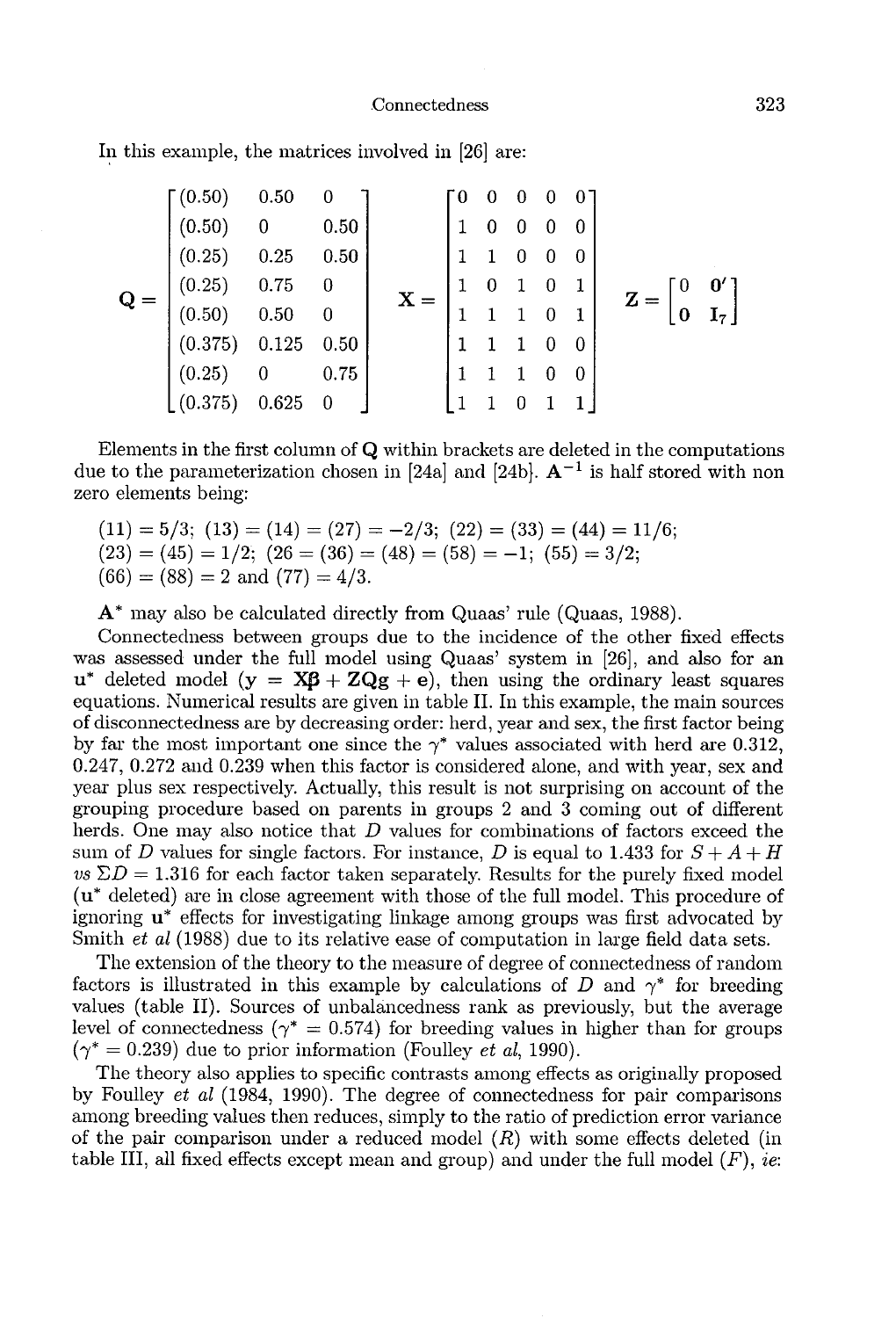| Source  |                 | Breedina   |                |            |        |            |
|---------|-----------------|------------|----------------|------------|--------|------------|
|         | $u^*$ -included |            | $u^*$ -deleted |            | values |            |
|         | D               | $\gamma^*$ | D              | $\gamma^*$ | D      | $\gamma^*$ |
| S       | 0.002           | 0.998      | 0.000          | 1.000      | 0.230  | 0.944      |
| Α       | 0.148           | 0.862      | 0.172          | 0.842      | 0.409  | 0.903      |
| Η       | 1.166           | 0.312      | 1.234          | 0.291      | 1.458  | 0.695      |
| $S+A$   | 0.200           | 0.819      | 0.203          | 0.817      | 0.633  | 0.854      |
| $A + H$ | 1.398           | 0.247      | 1.518          | 0.219      | 2.019  | 0.604      |
| $H+S$   | 1.303           | 0.272      | 1.337          | 0.263      | 1.793  | 0.639      |
| $S+A+H$ | 1.433           | 0.239      | 1.532          | 0.216      | 2.220  | 0.574      |

Table II. Degree of connectedness among groups and among breeding values due to the incidence of sex  $(S)$ , year  $(A)$  and herd  $(H)$ .

Table III. Degree of connectedness for pair comparisons among breeding values computed exactly  $(I)$  or approximated *via* their group-components  $(II)$ .

| $II-Ia$          | А     | В     | C     | D     | Е     | F     | G     | Η     |
|------------------|-------|-------|-------|-------|-------|-------|-------|-------|
| $\boldsymbol{A}$ |       | 0.095 | 0.146 | 0.788 | 0.847 | 0.102 | 0.111 | 0.797 |
| B                | 0.064 |       | 0.828 | 0.092 | 0.058 | 0.840 | 0.441 | 0.064 |
| $\mathcal{C}$    | 0.136 | 0.808 |       | 0.058 | 0.088 | 0.792 | 0.296 | 0.059 |
| D                | 0.808 | 0.148 | 0.064 |       | 0.809 | 0.060 | 0.047 | 0.822 |
| Е                | 1.000 | 0.064 | 0.136 | 0.808 |       | 0.057 | 0.061 | 0.802 |
| $\boldsymbol{F}$ | 0.072 | 0.808 | 0.808 | 0.095 | 0.072 |       | 0.443 | 0.047 |
| G                | 0.087 | 0.399 | 0.064 | 0.064 | 0.087 | 0.136 |       | 0.045 |
| Н                | 0.808 | 0.095 | 0.072 | 0.808 | 0.808 | 0.064 | 0.064 |       |

<sup>a</sup>I: above the diagonal II: below the diagonal (see definitions in [28a] and [28b] respectively).

$$
\gamma_{ii'} = \text{Var}_R(\hat{\delta}_{ii'} - \delta_{ii'}) / \text{Var}_F(\hat{\delta}_{ii'} - \delta_{ii'})
$$
\n[27]

where  $\delta_{ii'} = u_i - u_{i'}$ .

Table III gives such results for specific pair comparisons among breeding values either defined exactly (I):

$$
u_i - u_{i'} = \sum_{\ell} (q_{i\ell} - q_{i'\ell}) g_{\ell} + u_i^* - u_{i'}^* \tag{28a}
$$

or approximated (II) via their group component:

$$
u_i - u_{i'} \cong \sum_{\ell} (q_{i\ell} - q_{i'\ell}) g_{\ell}.
$$
 [28b]

Figures shown reflect a great heterogeneity in the pattern of degree of connectedness. This diversity can usually be well explained by looking at the levels of factors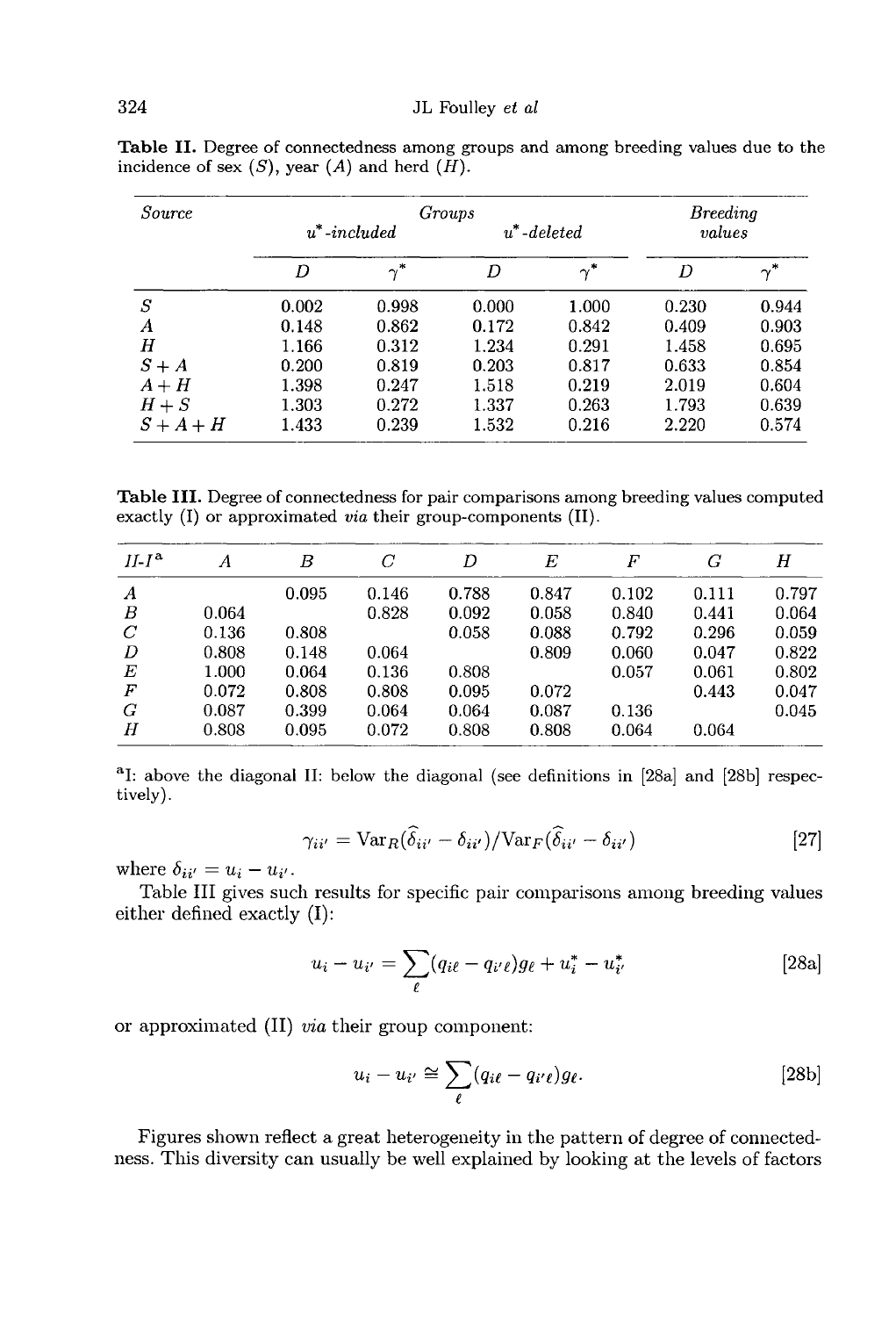which differ or are shared by individuals compared. For instance,  $B$  and  $F$  are closely connected ( $\gamma^* = 0.840$  and 0.808 in I and II respectively) because they are in the same herd and share close proportions of genes from the 3 groups of base parents  $(0.5, 0 \text{ and } 0.5 \text{ from groups } 1, 2 \text{ and } 3 \text{ respectively in } B \text{ vs } 0.375, 0.125$ and 0.5 in  $F$ ). On the contrary, D and G who are coming from different herds and for whom, 3/4 of their genes are originating from different groups (groups 2 and 3 respectively) are poorly connected ( $\gamma^* = 0.047$  and 0.064 in I and II respectively). Moreover,  $\gamma^*$  values computed according to both procedures (exact or approximate definition) are in good agreement in this example although it is difficult to draw general conclusions from such a limited example.

## DISCUSSION AND CONCLUSION

This paper provides a theoretical framework to the definition of an objective criterion for measuring the degree of connectedness between factors involved in Gaussian linear models of genetic evaluation. The procedure proposed herein is based upon tlie assessment of non-orthogonality between estimators of contrasts (or errors of prediction for random effects) via the Kullback-Leibler distance. This measure offers great flexibility since it can be employed for a particular comparison among levels of some factor or for a global evaluation of their degree of connectedness. Applications of these criteria to degree of connectedness among sires in a reference sire system based on planned artificial inseminations with link bulls have already been made in France (Foulley et al, 1990; Hanocq et al, 1992; Laloe et al, 1992).

The criterion derived is invariant to one-to-one linear transformations on the vector of parameters  $\boldsymbol{\theta}$  or  $\boldsymbol{\phi}$ . Letting  $\boldsymbol{\theta}^* = \mathbf{S}\boldsymbol{\theta}$  with S being a full rank transformation matrix, the characteristic equation in [18] becomes  $|SC_{\theta\theta\cdot\phi}S' - kSC_{\theta\theta}S'| = 0$  which reduces to the original equation by factorizing  $|S| \neq 0$ . This property ensures that D does not depend on the contrasts chosen among the  $\theta_i$  's provided the parameterization in  $\theta$  (for fixed effects) consists of the maximum number of linearly independent estimable functions.

Other criteria may be envisioned. Foulley *et al* (1990) suggested using as a measure of disconnectedness the criterion:

$$
E = 1/2 \left[ \text{tr}(\mathbf{C}_R^{-1} \mathbf{C}_F) - \ln |\mathbf{C}_R^{-1} \mathbf{C}_F| - \dim |\mathbf{C}_R| \right] \tag{29}
$$

where  $C_R$  and  $C_F$  are the same as in [16]. This criterion appears also in statistical inference on variance-covariance matrices as the so-called Stein loss function (Anderson, 19b4; Loh, 1991). Here, it can be interpreted as the Kullback-Leibler distance between the marginal density  $f(\widehat{\boldsymbol{\theta}})$  of  $\widehat{\boldsymbol{\theta}}$ , and its conditional density,  $f(\widehat{\boldsymbol{\theta}}|\boldsymbol{\phi})$ , given the value of the parameter  $\phi$ .

The feasibility of our procedure is determined by the ability to compute the logarithm of the determinant of a coefficient matrix after possible absorption of some factors as required by other statistical procedures based on the likelihood function. In the current context of genetic evaluation with the animal model, an application of this procedure to phantom groups might be feasible using, at least, the model ignoring  $u^*$  as a first approximation.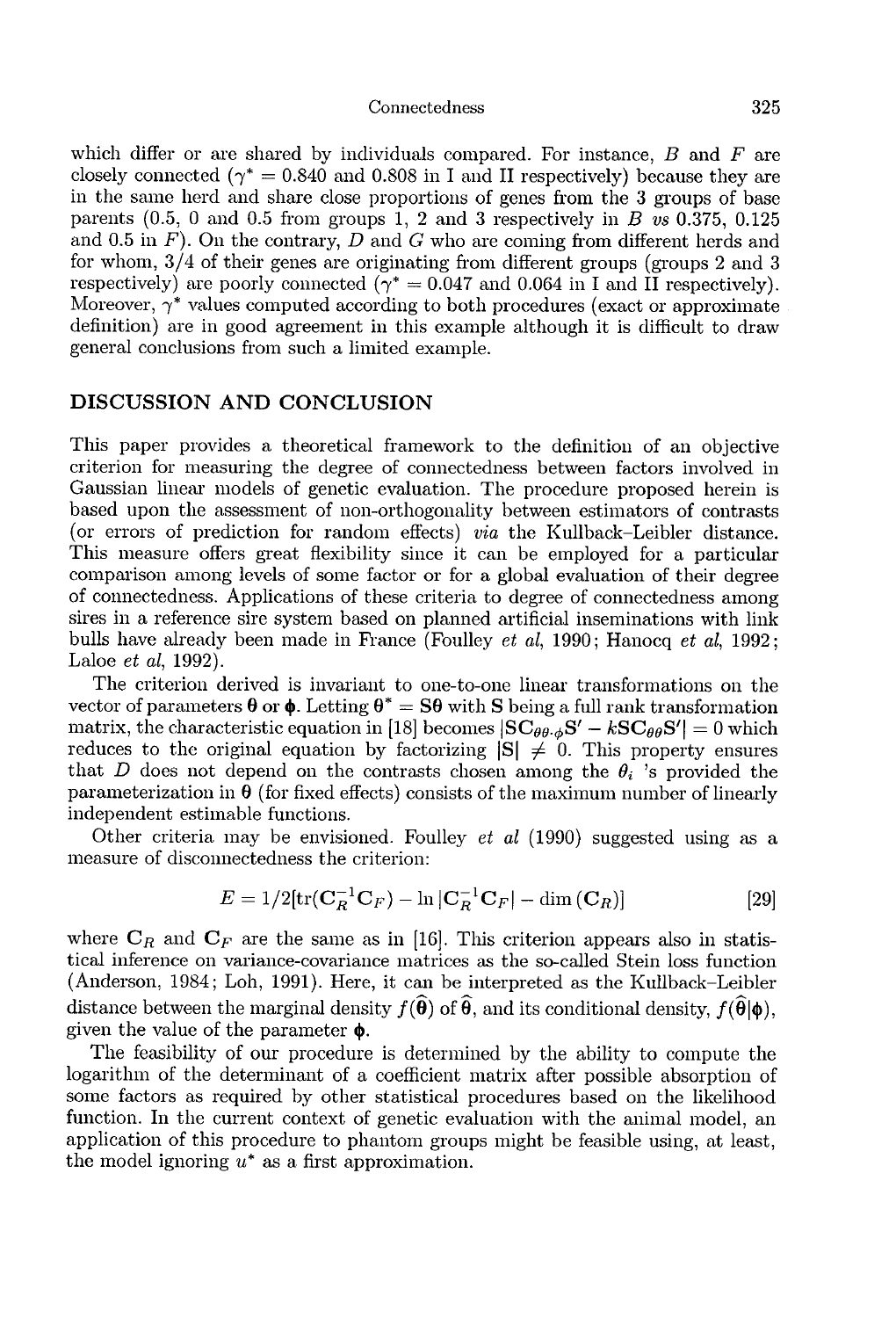In that respect, it has also been suggested (Kennedy and Trus, 1991) to look at the elements of the coefficient matrix  $X'ZQ$  whose relative values in row k provides the expected proportions of genes out of the different levels of groups contributing to the corresponding level of the  $k^{th}$  fixed effect. In our example, these values are as follows: as follows:  $\frac{1}{2}$   $\frac{1}{2}$   $\frac{1}{2}$   $\frac{1}{2}$   $\frac{1}{2}$   $\frac{1}{2}$   $\frac{1}{2}$   $\frac{1}{2}$   $\frac{1}{2}$   $\frac{1}{2}$   $\frac{1}{2}$   $\frac{1}{2}$   $\frac{1}{2}$   $\frac{1}{2}$   $\frac{1}{2}$   $\frac{1}{2}$   $\frac{1}{2}$   $\frac{1}{2}$   $\frac{1}{2}$   $\frac{1}{2}$   $\frac{1}{2}$ 

| sex                | 1: | 0.375 | 0.375 | 0.250 |
|--------------------|----|-------|-------|-------|
| sex                | 2: | 0.350 | 0.300 | 0.350 |
| year $1$ :         |    | 0.375 | 0.125 | 0.500 |
| $\mathrm{year}$ 2: |    | 0.344 | 0.344 | 0.312 |
| $\mathrm{year}$ 3: |    | 0.375 | 0.625 | 0.000 |
| herd 1:            |    | 0.344 | 0.094 | 0.562 |
| herd 2:            |    | 0.375 | 0.625 | 0.000 |
|                    |    |       |       |       |

These figures show a more unbalanced distribution across herd and/or year than across sex levels. Notice that this matrix gives the distribution of data according to groups for each factor separately. No account is taken of the joint distribution of data between those factors. In this model, this means that the factors sex and group are not perfectly connected due to slighty unbalanced proportions observed.<br>As a matter of fact,  $\hat{s}_2 - \hat{s}_1$  is correlated to  $\hat{g}_2 - \hat{g}_1$  and  $\hat{g}_3 - \hat{g}_1$  in the "sex + group" model whereas they are uncorrelated in the full model (see table II).

The  $\gamma^*$  criterion applied to breeding values measures how the C matrix of variances of prediction errors is reshaped due to the incidence of an unbalanced distribution of data across the nuisance factors. This change in C implies a related change in the variance covariance matrix of estimated breeding values which influences the selection differential. Accuracy of selection is also expected to be altered. In this respect, insufficient connectedness can be compared to some extent to some non-optimum selection procedure which ignores, or does not weight properly, some sources of information, eg, within family selection vs index selection. More research is needed in this field to quantify the amount of genetic progress which may be lost due to reduction in the degree of connectedness.

For fixed effects, connectedness is directly related to the unbiasedness requirement. This is especially true for group effects in the animal model for which much concern has been raised (Smith et al, 1988; Quaas, 1988; Canon et al, 1992). The criterion developed here may help to check whether differences between groups in a particular model can be reasonably captured by the data structure. If not, one will have to reconsider the grouping procedure, or one may be tempted to put prior information on group effects ie to treat them as random as suggested by Foulley et al (1990). In any case, one will have to compare different models and there are now specific statistical procedures available to do that in animal breeding (Wada and Kashiwagi, 1990).

## APPENDIX

### Another look at the standardization procedure

The starting point consists of decomposing the joint density  $f(\widehat{\theta}, \widehat{\phi})$  according to the elements in  $\hat{\theta}$ . Let us consider for the sake of simplicity the case of 2 elements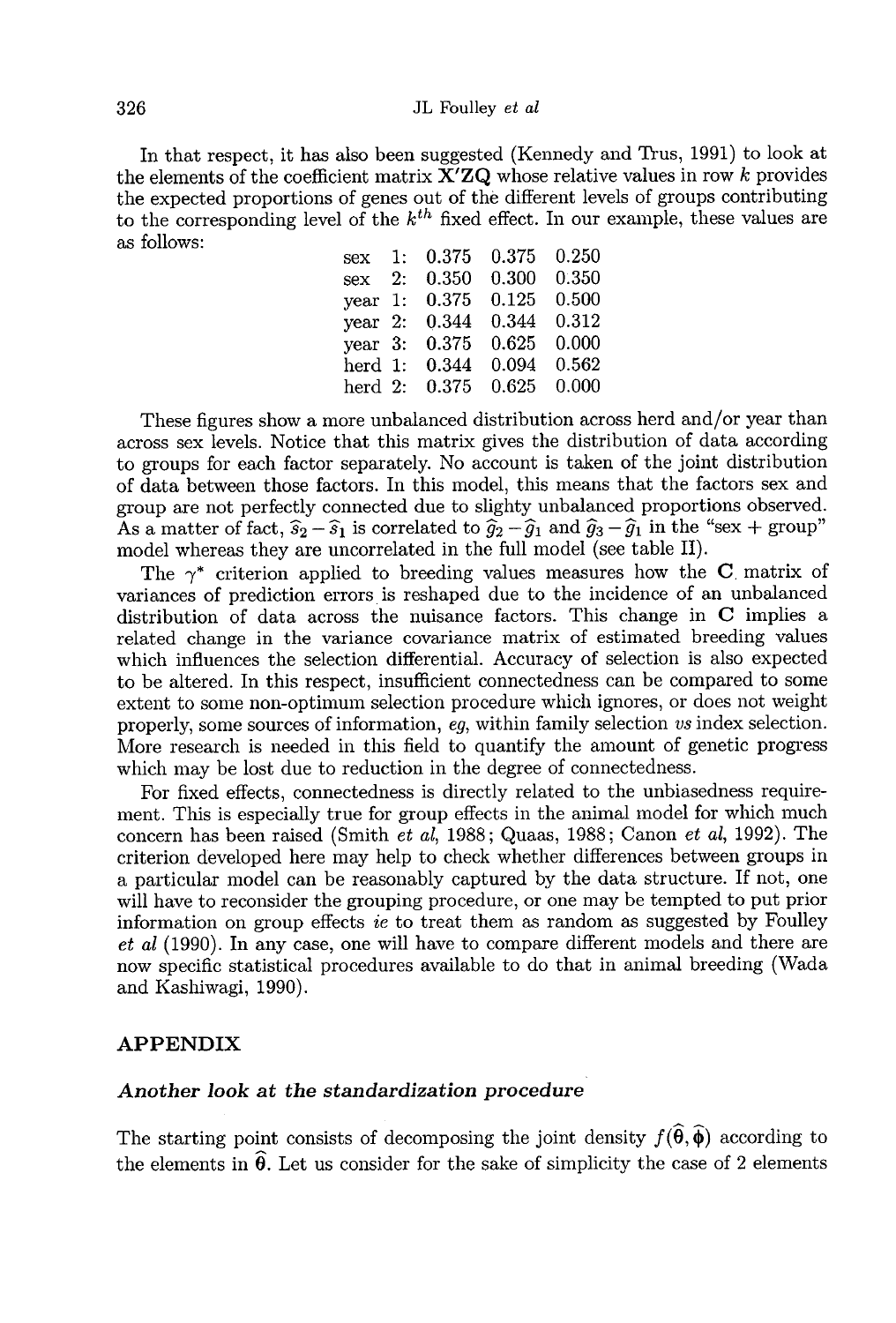$$
f(\widehat{\theta}_1, \widehat{\theta}_2, \widehat{\boldsymbol{\phi}}) = f(\widehat{\theta}_1, \widehat{\boldsymbol{\phi}}) f(\widehat{\theta}_2 | \widehat{\theta}_1, \widehat{\boldsymbol{\phi}})
$$
 [A.1a]

 $\hat{\theta}_1$  and  $\hat{\theta}_2$ . One has<br>  $f(\hat{\theta}_1, \hat{\theta}_2, \hat{\phi}) = -$ <br>
Now  $f(\hat{\theta}_2|\hat{\theta}_1, \hat{\phi})$  can be rewritten as:

$$
f(\widehat{\theta}_2|\widehat{\theta}_1,\widehat{\phi}) = f(\widehat{\theta}_2,\widehat{\phi}|\widehat{\theta}_1)/f(\widehat{\phi}|\widehat{\theta}_1)
$$
 [A.1b]

Putting [A.1b] into [A.1b] and dividing both sides by  $f(\widehat{\theta}_1, \widehat{\theta}_2) f(\widehat{\boldsymbol{\phi}})$  gives

$$
\frac{f(\widehat{\theta}_1,\widehat{\theta}_2,\widehat{\boldsymbol{\phi}})}{f(\widehat{\theta}_1,\widehat{\theta}_2)f(\widehat{\boldsymbol{\phi}})}=\frac{f(\widehat{\theta}_1,\widehat{\boldsymbol{\phi}})}{f(\widehat{\theta}_1)f(\widehat{\boldsymbol{\phi}})}\frac{f(\widehat{\theta}_2,\widehat{\boldsymbol{\phi}}|\widehat{\theta}_1)}{f(\widehat{\theta}_2|\widehat{\theta}_1)f(\widehat{\boldsymbol{\phi}}|\widehat{\theta}_1)}
$$

or, in shorter notations,

$$
R(\widehat{\theta}_1, \widehat{\theta}_2, \widehat{\boldsymbol{\phi}}) = R(\widehat{\theta}_1, \widehat{\boldsymbol{\phi}}) R(\widehat{\theta}_2, \widehat{\boldsymbol{\phi}} | \widehat{\theta}_1)
$$
 [A.2]

 $\frac{f(\widehat{\theta}_1, \widehat{\theta}_2, \widehat{\boldsymbol{\phi}})}{f(\widehat{\theta}_1, \widehat{\theta}_2)f(\widehat{\boldsymbol{\phi}})} = \frac{f(\widehat{\theta}_1, \widehat{\boldsymbol{\phi}})}{f(\widehat{\theta}_1)f(\widehat{\boldsymbol{\phi}})f(\widehat{\theta}_2)\widehat{\theta}_1)}$ <br>
or, in shorter notations,<br>  $R(\widehat{\theta}_1, \widehat{\theta}_2, \widehat{\boldsymbol{\phi}}) = R(\widehat{\theta}_1, \widehat{\boldsymbol{\phi}})R(\widehat{\theta}_2, \widehat{\boldsymbol{\phi}}|\widehat{\theta}_1$ expressed as the sum of 2 terms:

$$
D(\widehat{\theta}_1, \widehat{\theta}_2, \widehat{\boldsymbol{\phi}}) = \int \int \int \ln [R(\widehat{\theta}_1, \widehat{\boldsymbol{\phi}})] f(\widehat{\theta}_1, \widehat{\boldsymbol{\phi}}) f(\theta_2 | \widehat{\theta}_1, \widehat{\boldsymbol{\phi}}) d\widehat{\theta}_1 d\widehat{\theta}_2 d\widehat{\boldsymbol{\phi}} \qquad [A.3a]
$$

$$
+ \int \int \int \ln \left[ R(\widehat{\theta}_2, \widehat{\phi} | \widehat{\theta}_1) \right] f(\widehat{\theta}_2, \widehat{\phi} | \widehat{\theta}_1) f(\widehat{\theta}_1) d\widehat{\theta}_1 d\widehat{\theta}_2 d\widehat{\phi} \qquad [A.3b]
$$

After integrating out  $\widehat{\theta}_1$  and  $\widehat{\phi}$ , the first term [A.3a] can be written as

$$
\int D(\widehat{\theta}_1,\widehat{\boldsymbol{\phi}})f(\widehat{\theta}_2|\widehat{\theta}_1,\widehat{\boldsymbol{\phi}})d\widehat{\theta}_2
$$

which reduces to  $D(\hat{\theta}_1, \hat{\phi})$  since, according to [10], this term is a constant.

The second term [A.3b] can be viewed as:

$$
E_{\widehat{\theta}_1}\left\{E\left[\ln R(\widehat{\theta}_2,\widehat{\boldsymbol{\phi}}|\widehat{\theta}_1)\right]\right\}
$$

ie the expectation with respect to the distribution of  $\theta_1$  of the conditional expectato the expectation with respect to the distribution of  $\hat{\theta}_1$  of the conditional expectation of  $\hat{\theta}_2$ ,  $\hat{\phi}$  given  $\hat{\theta}_1$ . This conditional expectation is by definition a D-measure noted  $D(\hat{\theta}_2, \hat{\phi}|\hat{\theta}_1)$ ; b is again a constant (see  $[10]$ ):

$$
D(\widehat{\theta}_2,\widehat{\pmb{\phi}}|\widehat{\theta}_1)=-\frac{1}{2}\text{ln}\,\frac{|\mathbf{C}_{\theta_2\phi}\; \theta_2\phi\cdot \theta_1|}{|\mathbf{C}_{\theta_2\theta_2\cdot \theta_1}|\, |\mathbf{C}_{\phi\phi\cdot \theta_1}|}
$$

which does not depend upon  $\widehat{\theta}_1$ , [A.3b] reduces to that term.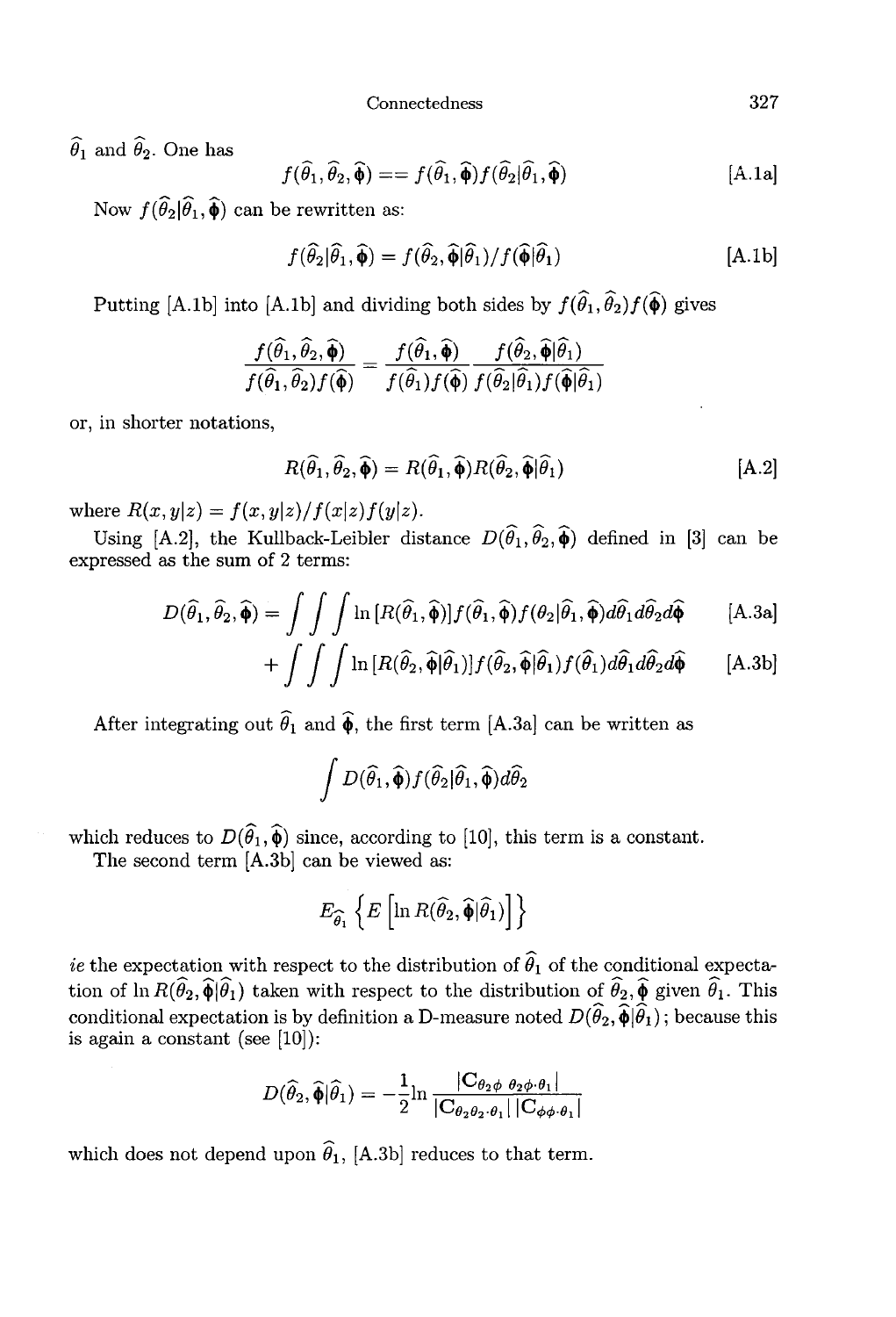JL Foulley et al

Hence, after regrouping the expressions for [A.3a] and [A.3b], one has:

$$
D(\widehat{\boldsymbol{\theta}}, \widehat{\boldsymbol{\phi}}) = D(\widehat{\theta}_1, \widehat{\boldsymbol{\phi}}) + D(\widehat{\theta}_2, \widehat{\boldsymbol{\phi}} | \widehat{\theta}_1).
$$
 [A.4]

Similarly,  $\gamma(\hat{\theta}, \hat{\phi}) = \exp[-2D(\hat{\theta}, \hat{\phi})]$  can be expressed as the following product:

$$
\gamma(\widehat{\boldsymbol{\theta}},\widehat{\boldsymbol{\phi}}) = \gamma(\widehat{\theta}_1,\widehat{\boldsymbol{\phi}})\gamma(\widehat{\theta}_2,\widehat{\boldsymbol{\phi}}|\widehat{\theta}_1)
$$
 [A.5a]

and equivalently after permutation of  $\widehat{\theta}_1$  and  $\widehat{\theta}_2$ , as:

$$
\gamma(\widehat{\boldsymbol{\theta}},\widehat{\boldsymbol{\phi}}) = \gamma(\widehat{\theta}_2,\widehat{\boldsymbol{\phi}})\gamma(\widehat{\theta}_1,\widehat{\boldsymbol{\phi}}|\widehat{\theta}_2).
$$
 [A.5b]

Thus, letting  $\Gamma(\widehat{\theta}_i, \widehat{\boldsymbol{\phi}})$  such that:

$$
\left[\Gamma(\widehat{\theta}_i,\widehat{\boldsymbol{\phi}})\right]^2 = \gamma(\widehat{\theta}_i,\widehat{\boldsymbol{\phi}})\gamma(\widehat{\theta}_i,\widehat{\boldsymbol{\phi}}|\widehat{\theta}_j) \quad \text{for} \quad i = 1,2 \quad \text{and} \quad j \neq i \tag{A.6}
$$

one has:

$$
\gamma(\widehat{\boldsymbol{\theta}},\widehat{\boldsymbol{\phi}}) = \prod_{i} \Gamma(\widehat{\theta}_{i},\widehat{\boldsymbol{\phi}})
$$
 [A.7]

and  $\gamma^*(\widehat{\theta}, \widehat{\phi}) = \left[\gamma(\widehat{\theta}, \widehat{\phi})\right]^{1/2}$  can be interpreted as, either the geometric mean of the  $\Gamma(\theta_i, \hat{\phi})$  coefficients in [A.6], or as the geometric mean of all possible  $\gamma(\theta_i, \phi | \theta_j)$ the  $\Gamma(\hat{\theta}_i, \hat{\phi})$  coefficients in [A.6], or as the geometric mean of all possible  $\gamma(\hat{\theta}_i, \hat{\phi}|\hat{\theta}_j)$  coefficients (including the unconditional ones). For three elements  $\theta_i, \theta_j, \theta_k$ , in  $\theta_j$  one would have:

$$
\left[\Gamma(\widehat{\theta}_{i},\widehat{\boldsymbol{\phi}})\right]^{3} = \gamma(\widehat{\theta}_{i},\widehat{\boldsymbol{\phi}})\left[\prod_{j\neq i} \gamma(\widehat{\theta}_{i},\widehat{\boldsymbol{\phi}}|\widehat{\theta}_{j})\right]^{1/2} \gamma(\widehat{\theta}_{i},\widehat{\boldsymbol{\phi}}|\widehat{\theta}_{j},\widehat{\theta}_{k})
$$
 [A.8a]

and similarly for 4 elements  $\theta_i$ ,  $\theta_j$ ,  $\theta_k$ ,  $\theta_l$ 

$$
\left[\Gamma(\widehat{\theta}_{i},\widehat{\Phi})\right]^{4} = \gamma(\widehat{\theta}_{i},\widehat{\Phi}) \left[\prod_{j\neq i} \gamma(\widehat{\theta}_{i},\widehat{\Phi}|\widehat{\theta}_{j})\right]^{1/3}
$$
\n
$$
\left[\prod_{j\neq i,k>j} \gamma(\widehat{\theta}_{i},\widehat{\Phi}|\widehat{\theta}_{j},\widehat{\theta}_{k})\right]^{1/3} \gamma(\widehat{\theta}_{i},\widehat{\Phi}|\widehat{\theta}_{j},\widehat{\theta}_{k},\widehat{\theta}_{\ell}) \qquad \text{[A.8b]}
$$
\nThese formulae can be easily extended to any number of elements  $r_{\theta}$  in **0**. Formula [A.7] applies and the coefficient of the power pertaining to the  $\gamma(\widehat{\theta}_{i},\widehat{\Phi}|\widehat{\theta}_{j},\ldots)$ 

These formulae can be easily extended to any number of elements  $r_{\theta}$  in  $\theta$ . Formula [A.7] applies and the coefficient of the power pertaining to the  $\gamma(\widehat{\theta}_i, \widehat{\phi}|\widehat{\theta}_j, ...)$ <br>term given k variables  $\widehat{\theta}_j$  in  $\left$ ficient for the kth power in the binomial expansion of order  $r_{\theta} - 1$ .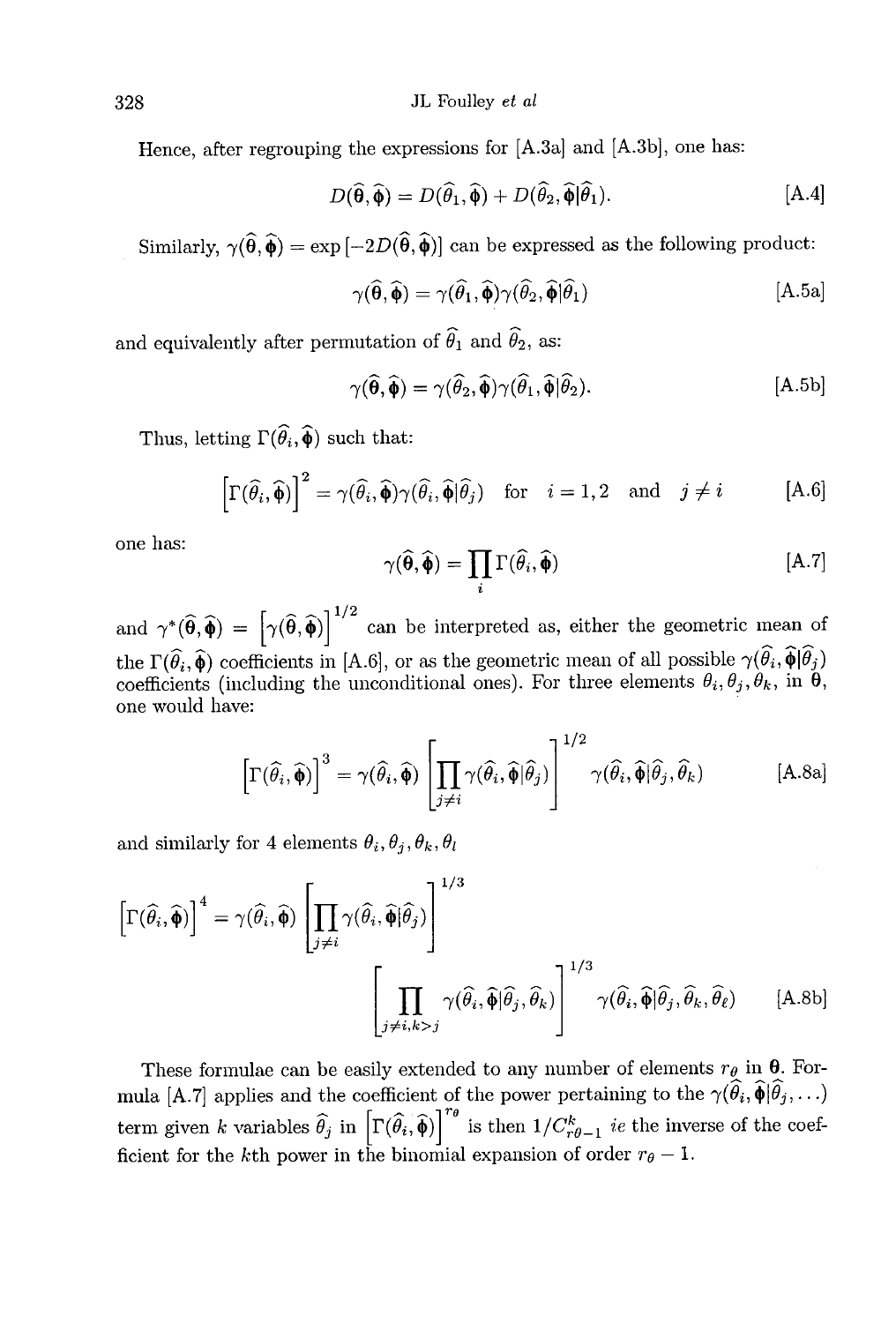# ACKNOWLEDGMENTS

The authors are grateful to D Waldron (Ruakura, New Zealand) for the English revision of the manuscript. Thanks are also expressed to JJ Colleau (INRA-SGQA, Jouy-en-Josas) for helpful discussions on this subject and to the 2 anonymous referees for their critical comments of the manuscript.

# REFERENCES

Anderson TW (1984) An Introduction to Multivariate Statistical Analysis. John Wiley and Sons, New York

Baker RL, Paratt AC (1988) Evaluation, selection and diffusion of sires using artificial insemination and/or natural mating. In: 3rd World Congr Sheep and Beef Cattle Breeding, Paris, 19-23 June 1988, INRA, Paris, vol 1, 121-140 .

Bichard M (1987) Problems of across-population genetic evaluation within improvement schemes. In: Proc 6th Conf the Australian Association of Animal Breeding and Genetics. Perth, WA, 9-11 February, 1987, 103-111

Calinski T (1977) On the notion of balance in block designs. In: Recent Development in Statistics (Barra JR, ed) North Holland, 365-374

Canon J, Gruand J, Gutierrez JP, Ollivier L (1992) Experience de selection sur la croissance du tissu maigre chez le porc avec des pères répétés: Évolution génétique des caractères soumis à la selection. Genet Sel Evol 24 (5) (in press)

DasGupta A, Studden WJ (1991) Robust Bayesian experimental designs in normal linear models. Ann Stat 19, 1244-1256

Fernando R, Gianola D, Grossman M (1983) Identifying all connected subsets in a two-way classification without interaction. J Dairy Sci 66, 1399-1402

Foulley JL, Schaeffer LR, Song H, Wilton JW (1983) Progeny group size in an organized progeny test program of AI beef bulls using reference sires. Can J Anim Sci 63, 17-26<br>Foulley JL, Bouix J, Goffinet B, Elsen JM (1984) C organized progeny test program of AI beef bulls using reference sires. Can J Anim Sci 63, 17-26

Foulley JL, Bouix J, Goffinet B, Elsen JM (1984) Comparaison de pères et connex-<br>ion. In: Insémination Artificielle et Amélioration Génétique: Bilan et Perspectives Critiques (Elsen JM, Foulley JL, eds) Colloq de 1'INRA 29, 131-176

Foulley JL, Bouix J, Goffinet B, Elsen JM (1990) Connectedness in genetic evaluation. In: Advances in Statistical Methods for Genetic Improvement of Livestock (Gianola D, Hammond K, eds) Springer-Verlag, Heidelberg, 277-308

Gupta S (1987) A note on the notion of balance in designs. Calcutta Stat Assoc Bull 36, 85-89

Hanocq E, Foulley JL, Boichard D (1992) Measuring connectedness in genetic evaluation with an application to Limousin and Maine Anjou sires. In:  $43rd$  Annu Meet EAAP. Madrid, Spain, Sept 13-17 1992, 4 p

Henderson CR (1984) Applications of Linear Models in Animal Breeding. University of Guelph, Guelph .

Henderson CR (1988) Theoretical basis and computational methods for a number of different animal models. J Dairy Sci 71, 1-16 (suppl 2)

Johnson NL, Kotz S (1972) Distributions in Statistics: Continuous Multivariate Distributions. John Wiley and Sons, New York